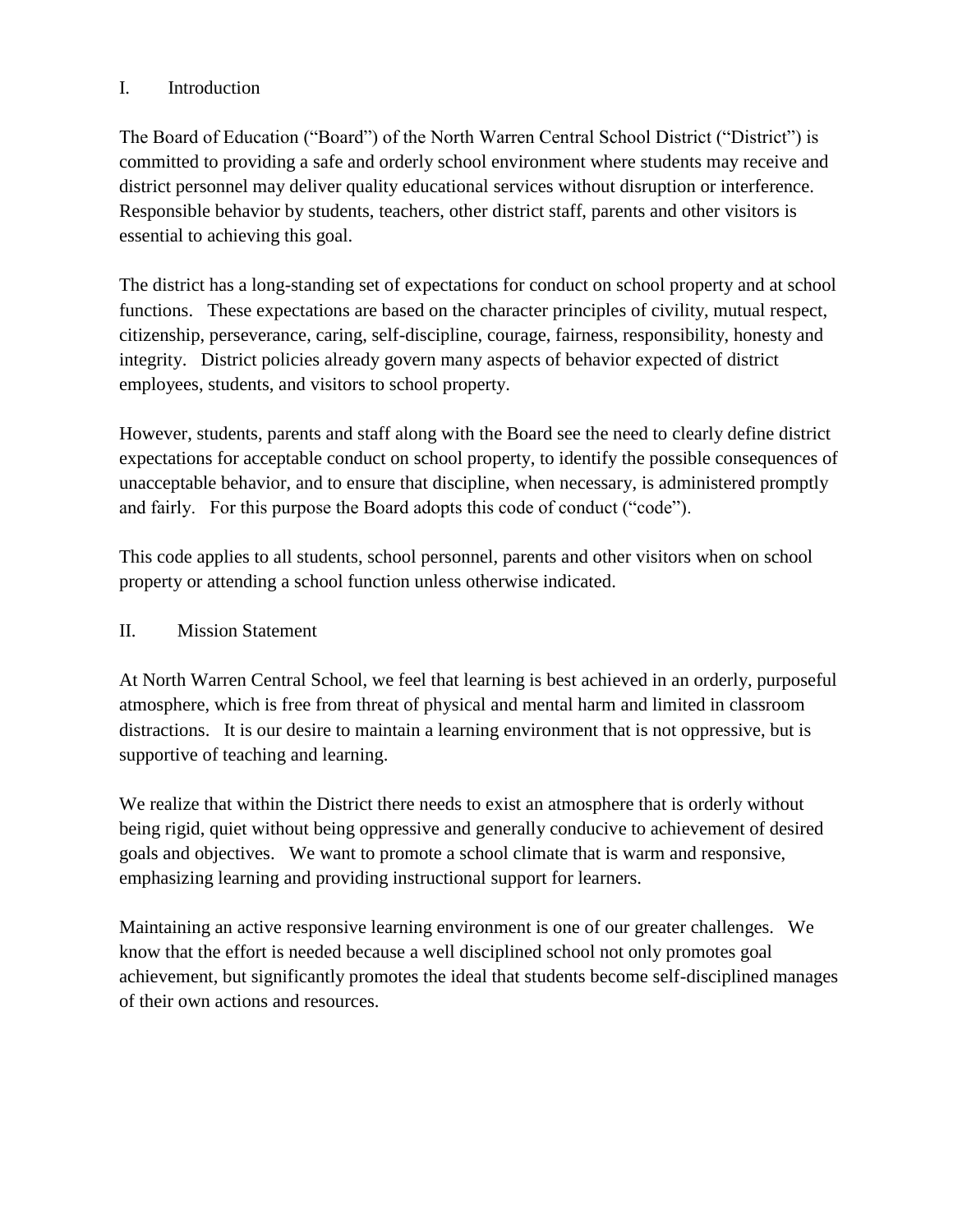#### Definitions

For purposes of this code of conduct, the following definitions apply:

"Disruptive student" means an elementary or secondary student under the age of 21 who is substantially disruptive of the educational process, or who substantially interferes with the teacher's authority over the classroom, or who at any time on school property or at a school function, disrupts the orderly functioning of the school or school function.

"Parent" means parent, guardian, responsible adult or person in parental relation to a student.

"School Property" means in or within any building, structure, athletic playing field, playground, parking lot or land contained within the real property boundary line of the school district, or in or on a school bus, as defined in Vehicle and Traffic Law S142. "School property" for purposes of this code also means any class or instruction outside of the boundaries of the school but which constitutes a part of the student's educational program in the district, including, but not limited to, alternative instruction at a Board of Cooperative Educational Services ("BOCES") facility or program, work training, community training, work study, or internship. School property can also mean any furniture, equipment, educational supplies or other nonfixed personal property owned by the district.

"School function" means any school-sponsored extra-curricular event or activity.

"Violent student" means a student under the age of 21 who:

1. Commits violent conduct as defined in this code upon a school employee, or attempts to do so.

2. Commits, while on school property or at a school function, violent conduct upon another student or any other person lawfully on school property or at the school function, or attempts to do so.

3. Possesses, while on school property or at a school function, a weapon or an instrument of violence.

4. Displays, while on school property or at a school function, what appears to be a weapon or an instrument of violence.

5. Threatens, while on school property or at a school function, to use a weapon or an instrument of violence.

6. Knowingly and intentionally damages or destroys the personal property of the district or any school employee or any person lawfully on school property or at a school function.

7. Knowingly and intentionally damages or destroys school district property.

To "threaten" means to communicate to any other person, either verbally, by overt act, or in any writing, information or statements that, explicitly or by implication, predict, threaten or describe

past, present or future intention to engage in any act that would constitute any of the prohibited activities listed in sections 1 through 7 above.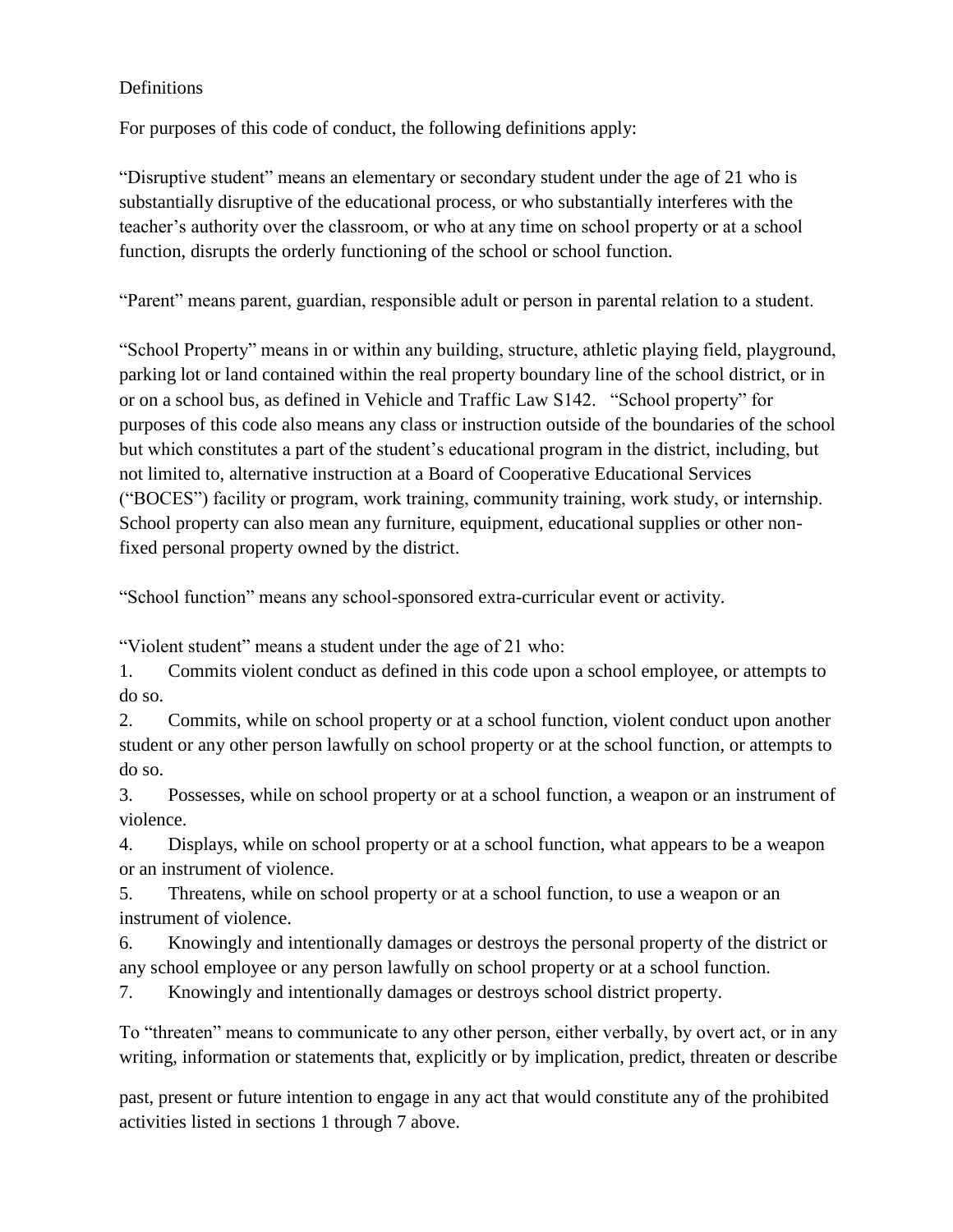"Weapon" means a firearm as defined in 18 USC S921 for purposes of the Gun-Free Schools Act.

"Dangerous weapon" will be used in this code of conduct to refer to the definition contained in 18 USC  $S930(g)(w)$  in the context of the discipline of a student with a disability as defined below.

An "instrument of violence" includes, but is not limited to, any gun, knife, and spray of any kind that can cause injury, any explosive device or any other device, instrument, material or substance that can cause physical injury or death.

A "disability" means a disability as defined by the Individuals with Disabilities Education Act ("IDEA") and Article 89 of the New York Education Law.

"Harassment" is defined by the Dignity Act (Education Law §11[7]) as the creation of a hostile environment by conduct or by verbal threats, intimidation or abuse, including cyber bullying, that (a) has or would have the effect of unreasonably and substantially interfering with a student's educational performance, opportunities or benefits, or mental, emotional or physical well-being; or conduct, verbal threats, intimidation or abuse that reasonably causes or would reasonably be expected to cause a student to fear for his or her physical safety. Such conduct, verbal threats, intimidation or abuse, includes, but is not limited to conduct, verbal threats, intimidation or abuse based on a person's actual or perceived:

- 
- $\bullet$  color  $\bullet$  sex
- 
- 
- $\bullet$  ethnic group
- religion
- religious practice
- race **disability** 
	-
- weight version of sexual orientation
- national origin gender (which includes a person's actual or perceived sex, as well as gender identity and expression)

"Bullying" has been described by the USDE as unwanted, aggressive behavior among school-aged children that involves a real or perceived power imbalance. The behavior is repeated, or has the potential to be repeated, over time. Bullying can occur before and after school hours, in a school building or places like a playground or bus, while a child is traveling to or from school or on the Internet. Children who are bullied and those who bully others could have serious, lasting problems. Additionally, according to the USDE, bullying generally involves the following characteristics:

- An Imbalance of Power: Children who bully use their power, such as physical strength, access to embarrassing information, or popularity, to control or harm others. Power imbalances can change over time and in different situations, even if they involve the same people.
- The Intent to Cause Harm: The person bullying has a goal of causing harm.
- Repetition: Bullying behaviors generally happen more than once or have the potential to happen more than once.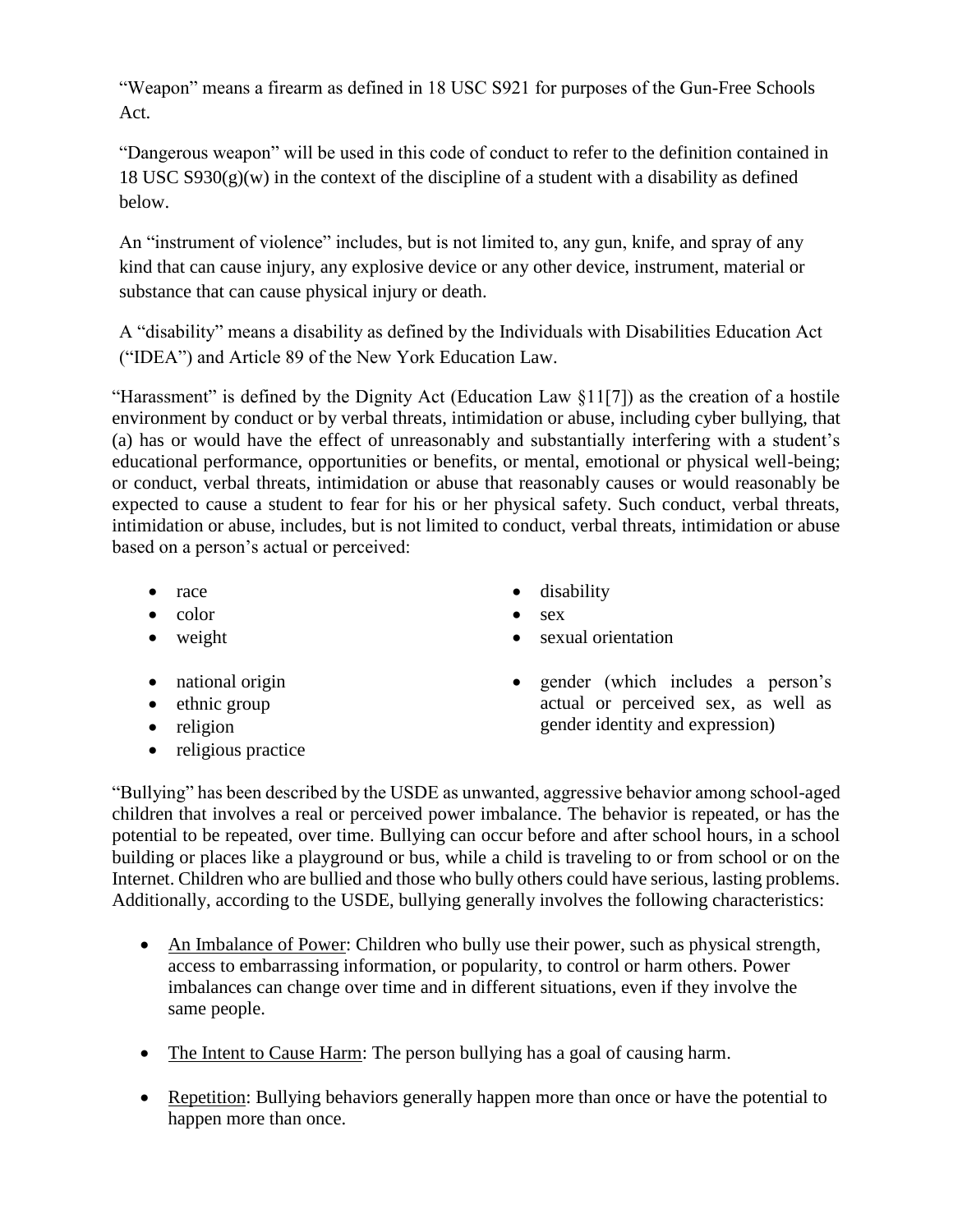### Examples of bullying include, but are not limited to:

- Verbal: Name-calling, teasing, inappropriate sexual comments, taunting, and threatening to cause harm.
- Social: Spreading rumors about someone, excluding others on purpose, telling other children not to be friends with someone, and embarrassing someone in public.
- Physical: Hitting, punching, shoving, kicking, pinching, spitting, tripping, pushing, taking or breaking someone's things, and making mean or rude hand gestures.

"Hazing" is defined in Penal Law as a person intentionally or recklessly engaging in conduct during the course of another person's initiation into or affiliation with any organization, which creates a substantial risk of physical injury to such other person or a third person and thereby causes such injury (Penal Law §120.16).

Under the Penal Law, it is also considered hazing, even when physical injury does not occur, if a person intentionally or recklessly engaged in conduct during the course of another person's initiation into or affiliation with any organization, which created a substantial risk of physical injury to such other person or a third person (Penal Law §120.17).

"Discrimination" is not specifically defined in the Dignity Act. However, for reference purposes, it should be noted that Education Law §§3201 and 3201-a prohibit discrimination in the form of denial of admission into or exclusion from any public school on the basis of race, creed, color, national origin, or and gender.

- III. Student Rights and Responsibilities
- A. Student Rights

Students in the district are provided an equal opportunity to pursue an education. All students possess those rights of citizenship guaranteed by the Constitution of the United States and The State of New York. We feel that these citizenship rights may not be altered, abridged or obstructed in any way, except through due process of law.

In order to preserve individual rights while promoting learning, there is a need to recognize the rights of others. Therefore, students must assume responsibility for the way they exercise their rights. Students need to know the boundaries of their rights and accept consequences for their actions. All students should promote the dignity of and respect for the rights of others.

We know that working toward mutual trust and understanding lends support to responsible use of student rights. By applying the concept of mutual respect, we may be better able to promote learning and development of self-discipline, a sense of responsibility and acceptance of others.

The district is committed to safeguarding the rights given to all students under state and federal law. In addition, to promote a safe, healthy, orderly and civil school learning environment, all district students have the right to: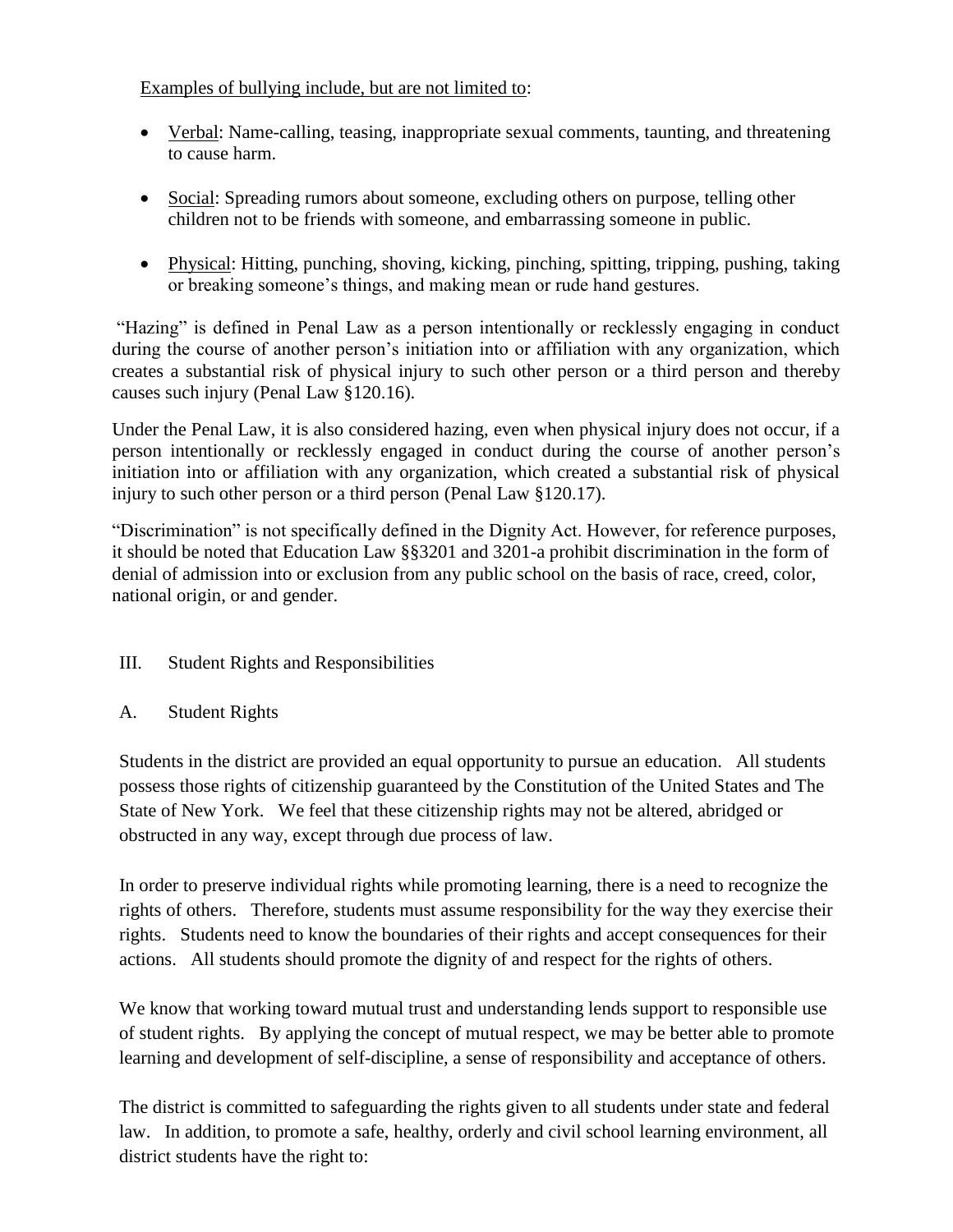1. Participate in all district activities on an equal basis regardless of race, color, creed, national origin, religion, gender or sexual orientation or disability.

2. Present their version of the relevant events to school personnel authorized to impose a disciplinary penalty in connection with the imposition of the penalty. Be suspended from instruction only after their rights have been observed.

3. Express verbally and in writing their thoughts concerning issues without interfering with the educational process and/or the freedom of others to express themselves.

4. Address the administration and the Board on the same terms as any district resident.

5. Assemble peacefully as part of the educational process as defined by existing policy, curriculum or as authorized by the board of education or superintendent of schools.

6. Take part in school activities, curricular and extra-curricular, unless properly suspended from participation pursuant to the code of conduct.

7. Access school rules and, when necessary, receive an explanation of those rules from school personnel.

8. Be treated in a respectful manner by other students and other members of the school community.

B. Student Responsibilities

All district learners have the responsibility to:

1. Contribute to maintaining a safe and orderly school environment that is conducive to learning and to show respect to other persons and to property.

2. Be familiar with and abide by all district policies, rules and regulations dealing with student conduct.

3. Attend school and classes every day unless they are legally excused and be in class, on time, and prepared to work to learn.

4. Take advantage of all school curricular and extra-curricular offerings by working to the best of their ability in all academic and extracurricular pursuits and strive toward their highest level of achievement possible.

5. Respond to direction given by teachers, administrators and other school personnel in a respectful, positive manner.

6. Ask questions when they do not understand.

7. Work hard to develop ways to control their anger.

8. Seek help in solving problems that might lead to discipline.

9. Dress in accordance with the standards set by the district dress code; dress appropriately for school and school functions.

10. Accept responsibility for their actions.

11. Conduct themselves as ambassadors of the district when participating in or attending school-sponsored extracurricular events and to hold themselves to the highest standards of conduct, demeanor, and sportsmanship.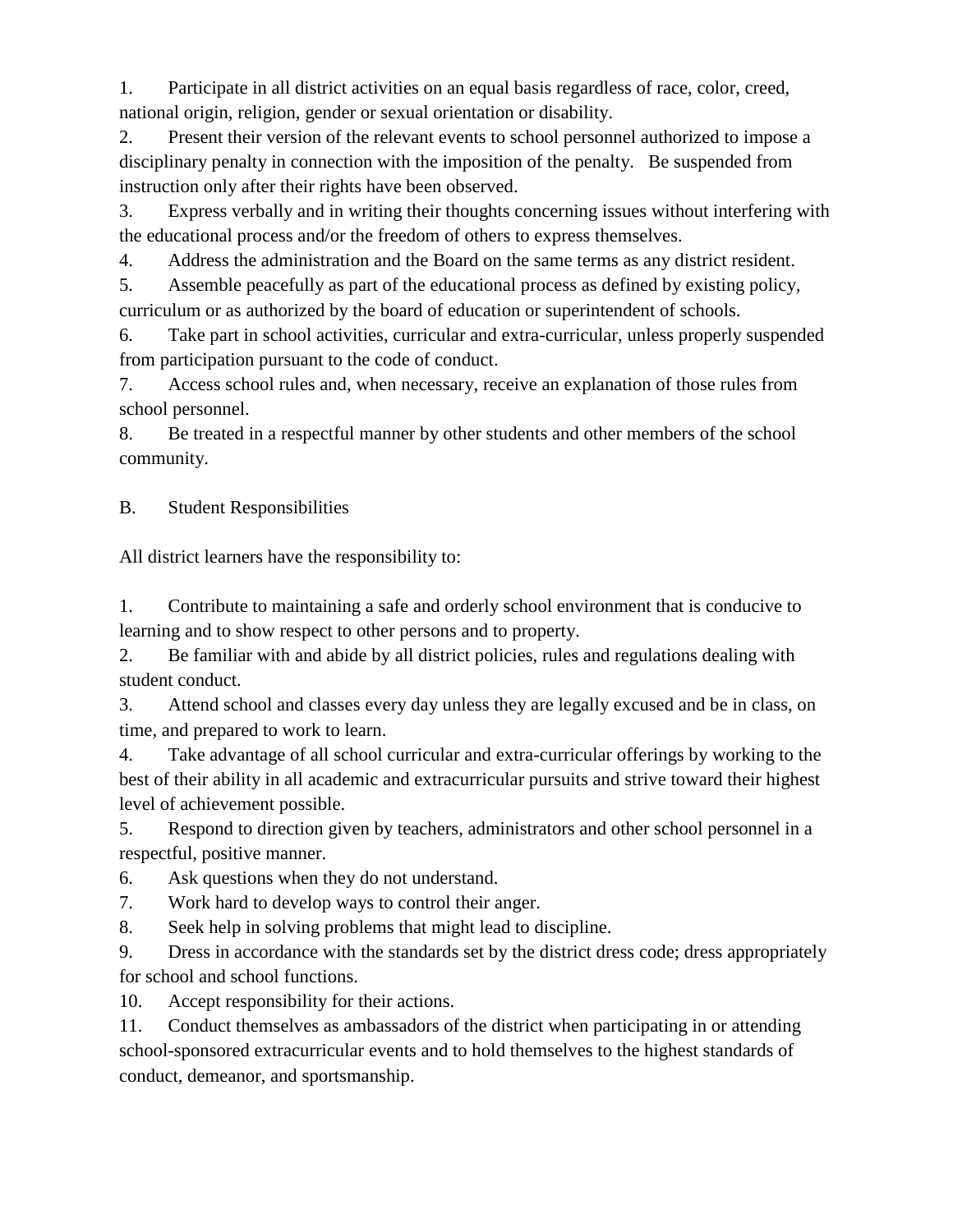#### IV. Other Roles and Responsibilities

#### A. Parents

All Parents are considered essential partners and they are expected to:

1. Know that the education of their child(ren) is a joint responsibility of the parents and the whole school community.

2. Provide school officials with current working home, work and emergency telephone numbers (cell phones or pagers are insufficient by themselves) so that school may reach parents to discuss student progress and other matters of mutual concern.

3. Send children to school in accordance with New York State laws and district policies ready to responsibly participate and learn.

4. Ensure that student absences are properly excused for a reason accepted as "excused" under New York Education Law and to provide appropriate school personnel with a reason for every absence; submit excuse when student returns to school.

5. Firmly guide students to attend school regularly, on time and prepared.

6. Insist and help their children to be dressed and groomed in a manner consistent with student dress code.

7. Help their children understand that in a democratic society, appropriate rules and laws are required to maintain a safe, orderly environment; know school rules and assist children in understanding them.

8. Know school and classroom rules and help their children understand them.

9. Convey to your children a supportive attitude toward them, their education and the district.

10. Build good relationships with teachers, other parents and your children's friends; communicate your feelings and ideas to school personnel.

11. Be aware of the power of peer pressure and help their children deal effectively with the peer pressure at all grade levels.

12. Inform school officials of changes in the home situation that may affect student conduct or performance.

13. Provide a safe, quiet place for study and ensure the completion of homework assignments.

14. Reporting: Students who have been subjected to discrimination or harassment, parents whose children have been subjected to such behavior, or other students or staff who observe such behavior, are encouraged and expected to make verbal and/or written complaints to the appropriate and/or designated school personnel in accordance with the guidelines provided and the relevant provisions of the district's code of conduct. At all times, complaints will be documented, tracked and handled in accordance with the regulations and procedures accompanying this policy.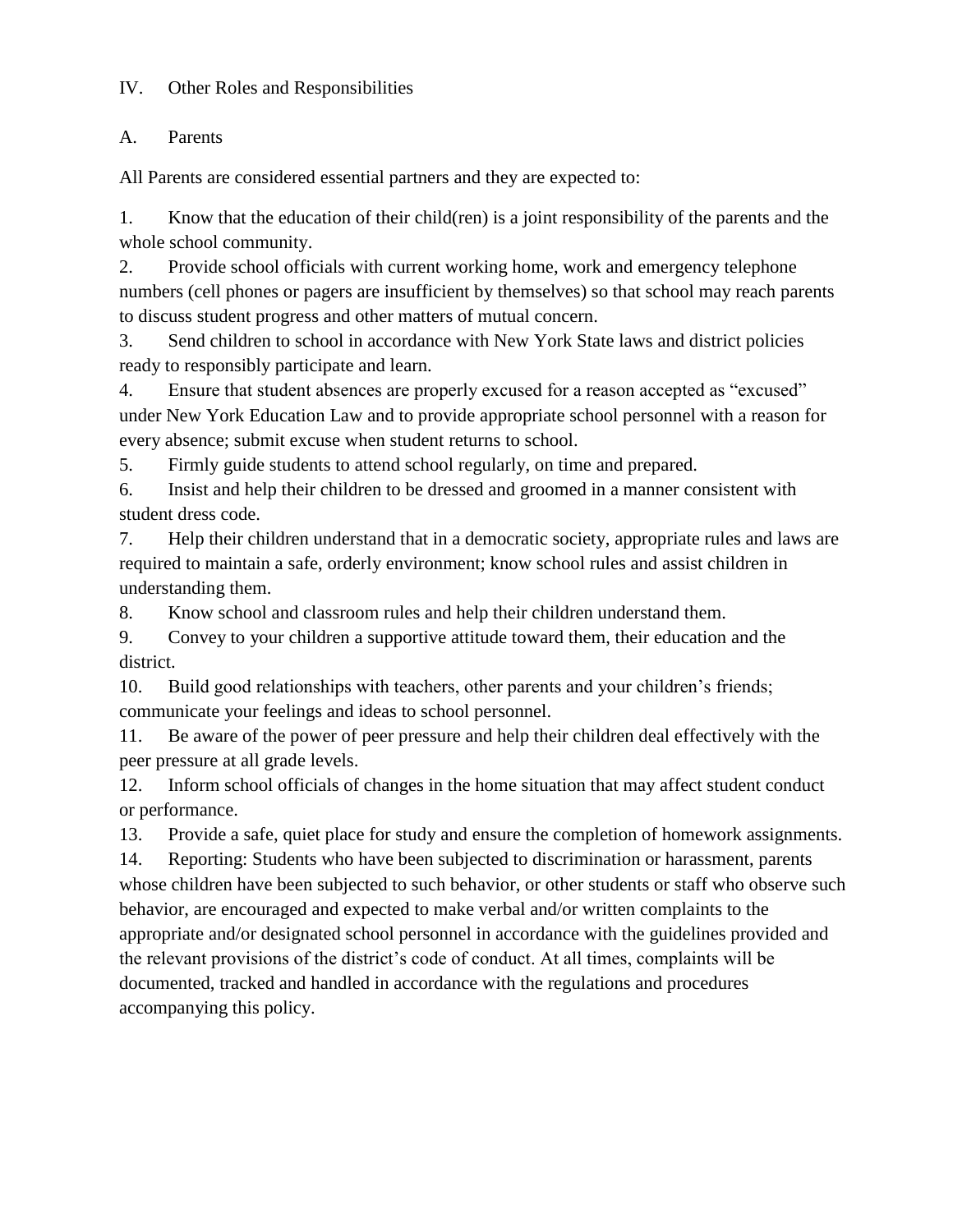## B. Teachers

All district teachers are expected to:

1. To promote development of healthy student self-concept and promote student confidence to learn by maintaining a climate of mutual respect and dignity in the classroom and on school property.

2. Know their students as learners and through teaching demonstrate a commitment to student achievement.

3. Be prepared to teach and to demonstrate interest in teaching and professional development.

4. Be prepared to teach, recognize value of classroom time and be committed to using bell to bell teaching.

5. Know school policies, rules and this code, obey them and enforce them in a fair and consistent manner.

- 6. Communicate to students and parents;
- Yearly plans
- Course objectives and requirements
- Marking and grading procedures
- Assignment deadlines
- Expectations for students
- Classroom discipline plan
- What students need to be successful

7. Communicate regularly with students, parents and other teachers concerning student growth and achievement.

8. Know district emergency and security procedures and assist the school in their implementation, as appropriate.

9. (Reporting) Use current procedures to document and Report all violations of this code of conduct to the principal or designee.

10. Know and follow the procedures for student discipline listed in this code as they relate to teachers.

11. Know school rules, help students to understand them and enforce the rules.

12. Know when it is appropriate to refer students to Guidance and other student services.

13. Intervention - Remedial responses to discrimination or harassment, including bullying,

taunting, or intimidation, is associated with staff intervention. This might include measures designed to correct the problem behavior, prevent another occurrence of the problem behavior, and protect the targeted student. Intervention can involve the "6-Step on the Spot Interventions", followed by Remediation which can be targeted to the individual(s) involved in the behavior(s), ie. "Follow up Intervention with a Student who has been bullied" and "Follow up Intervention with a student who has bullied others". In addition, intervention will focus upon the safety of the targeted student. When aware of incidents of discrimination, harassment or bullying, as well as intimidation or taunting, staff are expected either to refer the targeted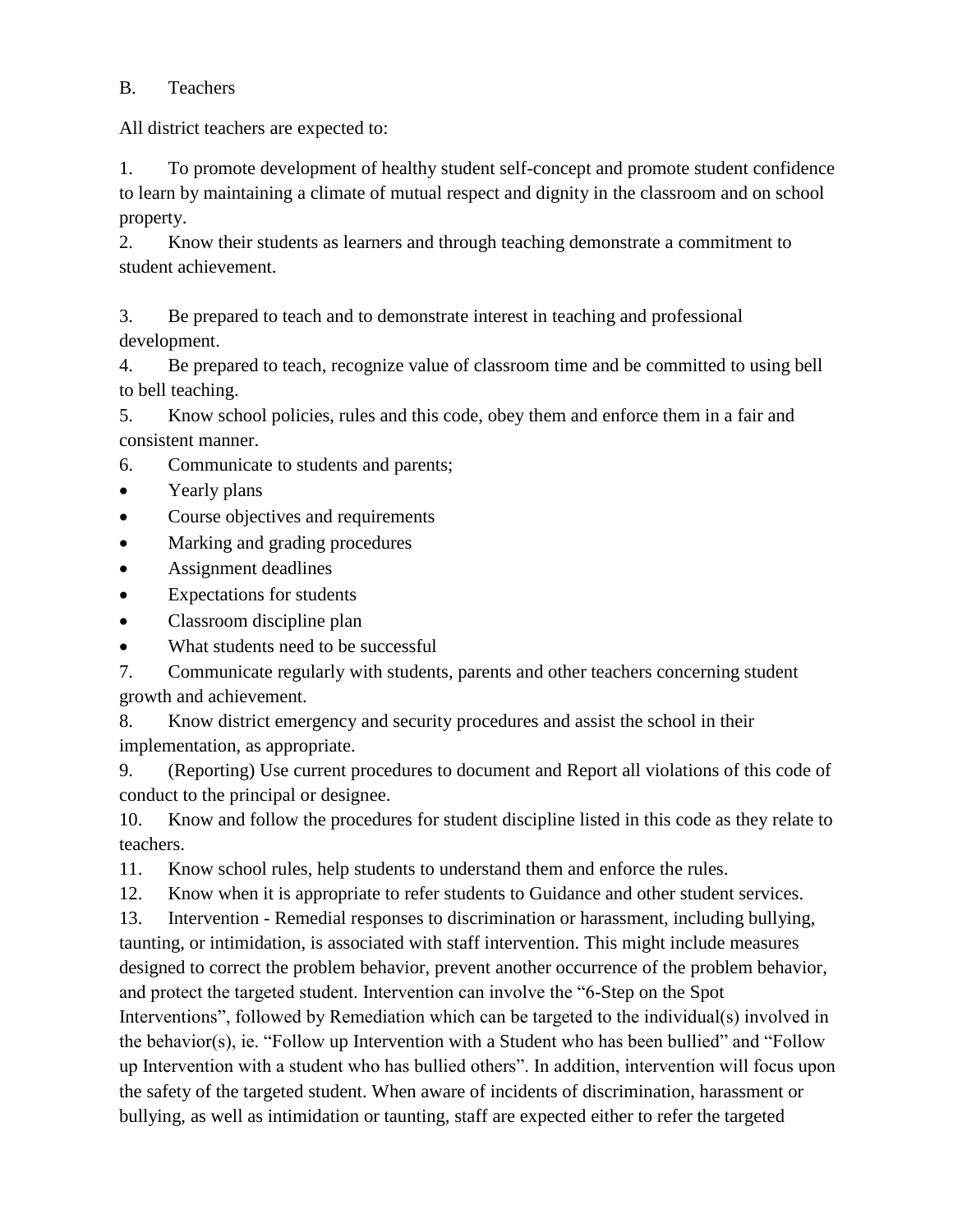student to designated resources for assistance, or to intervene in accordance with this policy and the relevant provisions of the this code of conduct.

C. Student Services Personnel

1. School guidance counselors, assist students in coping with peer pressure and emerging personal, social and emotional problems; initiate teacher/student/counselor conferences and parent/teacher/student/counselor conferences, as necessary, as a way to resolve problems; regularly review with students their educational progress and career plans; provide information to assist students with career planning; encourage students to benefit from the curriculum and extracurricular programs; plan and conduct appropriate student seminars; strive to guide students to take full advantage of learning programs.

2. School psychologists provide appropriate services as requested by the principal, or designee or study team.

3. Child support services personnel (Occupational therapist, physical therapist, and speech therapist) provide appropriate skilled-services as requested.

Prevention - A program geared to prevention is designed to not only decrease incidents of discrimination, harassment, bullying, taunting or intimidation, but to help students build more supportive relationships with one another by integrating the prevention and intervention program into classroom instruction. Staff members and students will be sensitized, through district-wide professional development and instruction, to the warning signs of discrimination, harassment, bullying, taunting or intimidation, as well as to their responsibility to become actively involved in the prevention of such acts before they occur.

D. Principal

1. Promote a safe, orderly and stimulating school environment, supporting active teaching and learning.

2. Ensure that students and staff have the opportunity to communicate regularly with the principal and approach the principal for redress of grievances.

3. Evaluate on a regular basis all instructional programs.

4. Support the development of and student participation in appropriate extracurricular activities.

5. Be responsible for enforcing the code of conduct and ensuring that all cases are resolved promptly and fairly.

6. Work with all staff to understand and enforce all school rules and the code of conduct.

E. Superintendent and other Administrators

1. Promote a safe, orderly and stimulating school environment, supporting active teaching and learning with high expectations and student achievement.

2. Review with district administrators the policies of the Board and state and federal laws relating to school operations and management.

3. Inform the Board about educational trends relating to student discipline.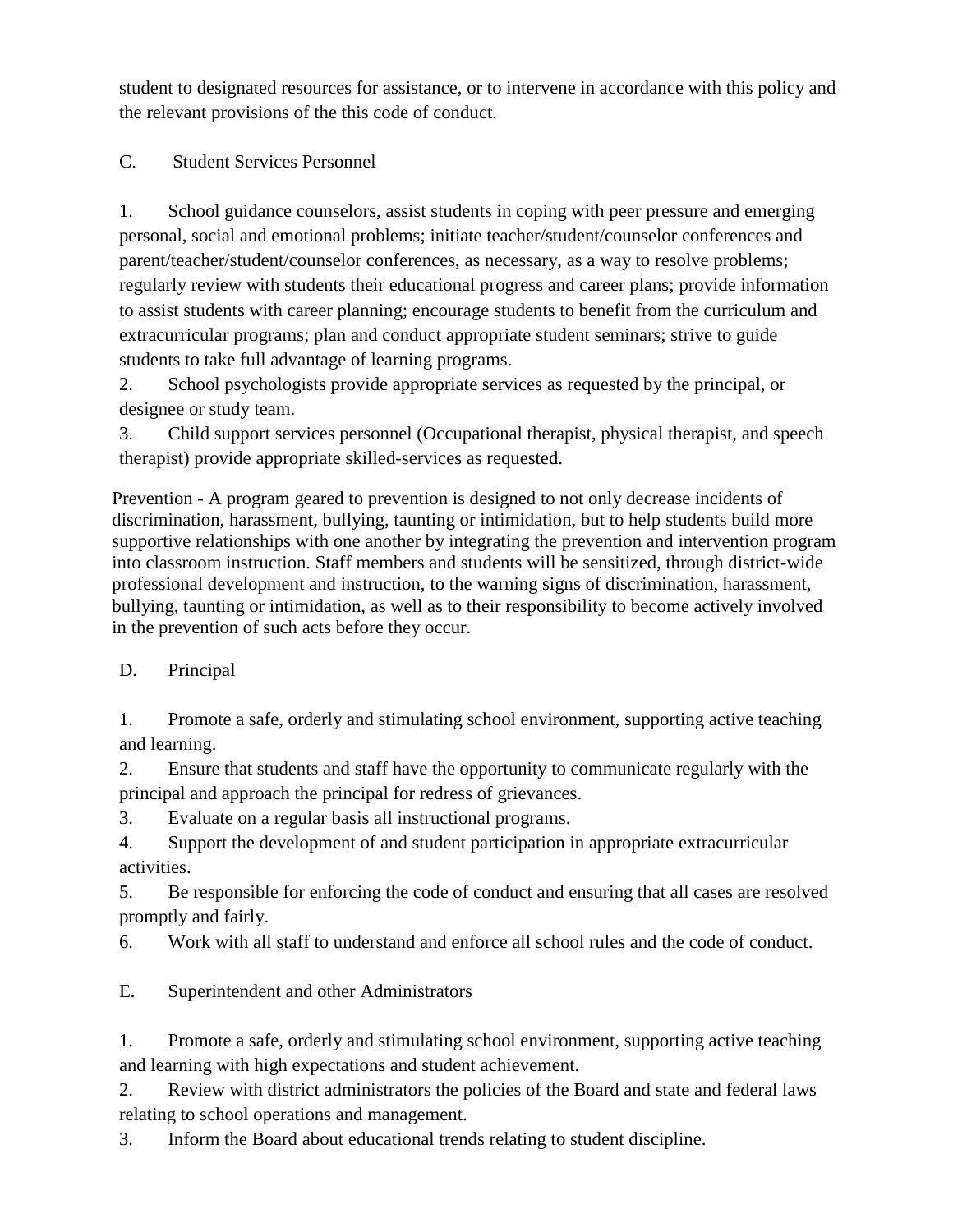4. Work to create instructional programs that minimize problems of misconduct and are sensitive to student and teacher needs.

- 5. Work to promote learning programs in all the disciplines.
- 6. Maintain a future orientation for board and staff.

7. Work with district administrators and staff in enforcing the code of conduct and ensuring that all cases are resolved promptly and fairly.

F. All District Employees

- 1. Promote a safe and orderly school environment.
- 2. Know and obey this code of conduct and all other district rules and policies.

G. Board of Education

1. Collaborate with students, teachers, administrators, and parent organizations, school safety personnel and other school personnel to develop a code of conduct that clearly defines expectations for the conduct of students, district personnel and visitors on school property and a school functions.

2. Adopt and review a least annually the district's code of conduct to evaluate the code's effectiveness and the fairness and consistency of its implementation.

3. Lead by example by conducting board meetings in a professional, respectful, courteous manner.

# V. Student Dress Code

North Warren Central School students should display common sense and good taste in the matter of dress. However, the question arises as to what is and is not appropriate to wear to school.

The district will not use fashion or taste as the sole criterion to regulate student dress, but the district will regulate student dress to insure that students attend school in clothing that meets health and safety standards and that does not disrupt or interfere with the educational process. The principal and assistant principal shall have the authority to determine that a particular student's dress on a given day is "inappropriate" i.e., does not meet the above standard. Students who violate the student dress code shall be required to modify their appearance by covering or removing the offending item and, if necessary or practical, replacing it with an acceptable item. Any student who refuses to do so shall be subject to discipline. Any student who repeatedly fails to comply with the dress code shall be subject to further discipline, up to and including out of school suspension.

Clothing that is disruptive to the education process is not permitted to be worn by students in school or on the school premises. Clothing that interferes with student's health, safety or limits full participation in school activities such as science laboratories, technology projects, or physical education activities, etc. will not be permitted. All students are expected to give proper attention to personal cleanliness and to dress appropriately for school and school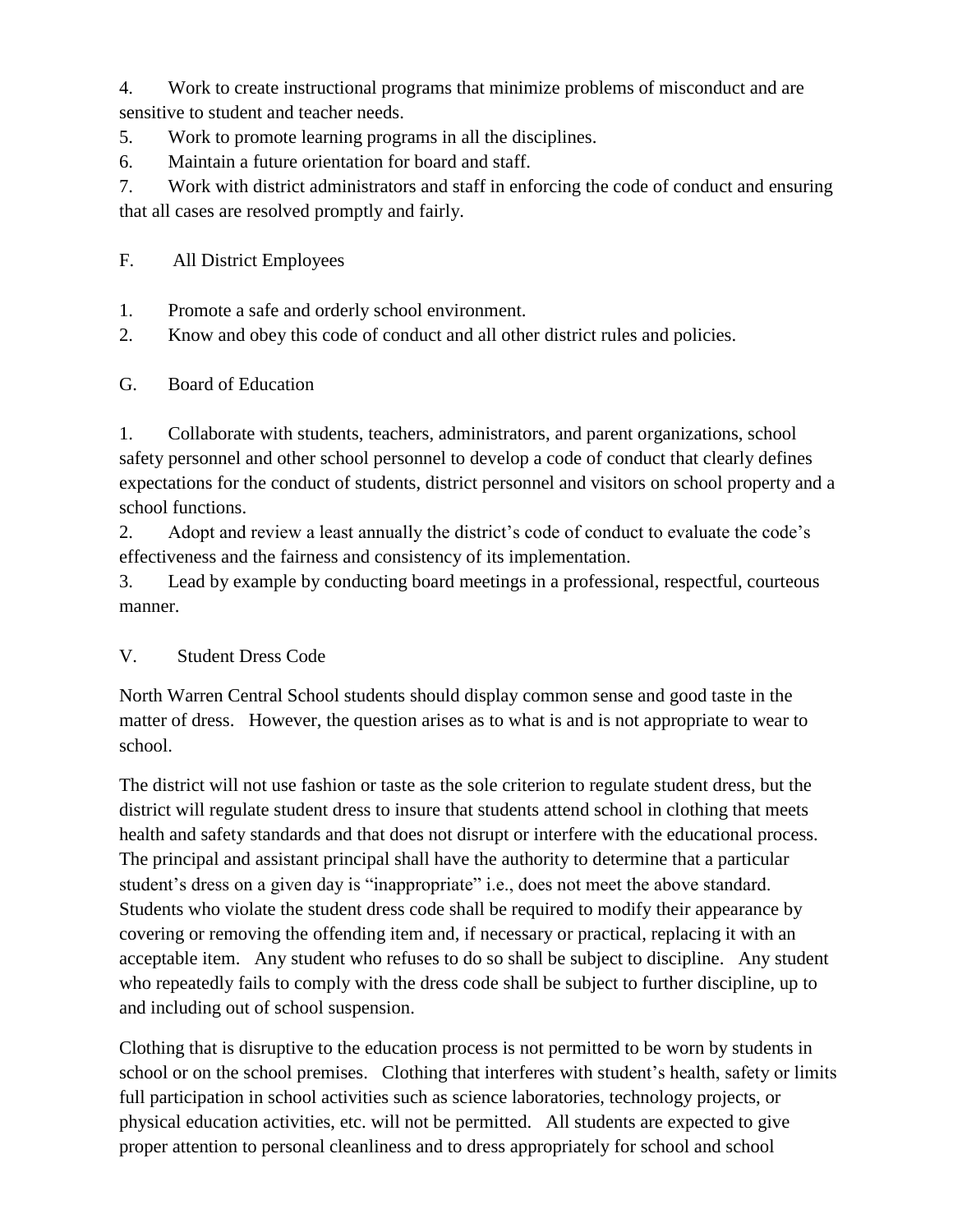functions. Students and their parents have the primary responsibility for acceptable student dress and appearance. Teachers and all other district personnel must exemplify and reinforce acceptable student dress and help students develop an understanding of appropriate appearance in the school setting.

Students and their parents have the primary responsibility to make sure that student dress meets the code. All students are expected to give proper attention to personal cleanliness and to dress according to the code for school and school functions.

For example, a student's dress, grooming and appearance, including hair style/color, jewelry, make-up and nails, shall:

1. Not include extremely brief garments such as tube tops, net tops, halter tops, spaghetti straps (straps must be three fingers wide), plunging necklines (front and/or back) and seethrough garments.

2. Completely cover underwear with outer clothing; no visible underclothing will be permitted. Private body parts, including cleavage, must be covered at all times.

3. Not wear midriff-revealing-type apparel which means, when standing top meets bottoms. Skirts and shorts must be no shorter than length of your thumb when arms extended at your side.

4. Include footwear at all times. Footwear that is a safety hazard will not be allowed.

5. Not include the wearing of hats, bandanas or other head covers in the school buildings except for those whose medical condition or religious belief dictates otherwise.

6. Not include items that are vulgar, obscene, libelous, gang-related or that bully or denigrate others on account of race, color, religion, creed, national origin, gender, sexual orientation or disability.

7. Not promote, advertise and/or endorse the use of alcohol, tobacco or illegal drugs and/or encourage other illegal or violent activities.

8. Not wear chains, spikes, and other potentially dangerous accessories.

9. Not constitute a danger to self or others in physical education class or athletic teams, under the guidelines set by the coach or teacher.

10. Not wear sunglasses without a doctor's note on file with the nurse.

The district may require specific dress for students participating in activities in which clothing and jewelry may be a safety or health concern, such as in science laboratories or technology class.

Your good judgment and sense of taste should be the guiding rule. If what you wear may offend someone else, then don't wear it. If you would not wear it to a job interview, then don't wear it to school. What is humorous or cute out of school may not be appropriate in school.

The principal and assistant principal shall be responsible for informing all students and their parents of the student dress code at the beginning of the school year and any revisions to the dress code made during the school year.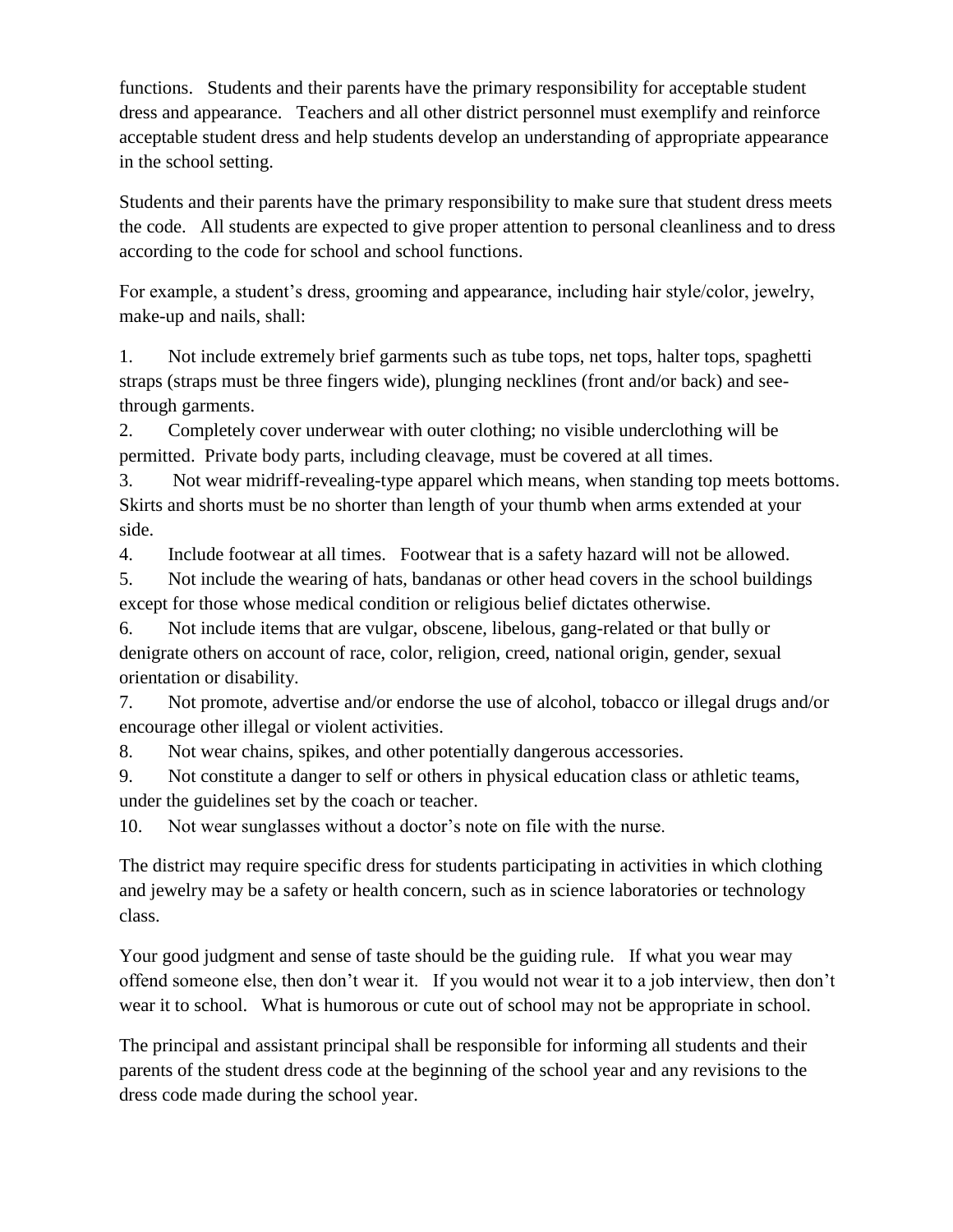### VI. Prohibited Student Conduct

The Board expects all students to conduct themselves in a civil manner, with proper regard for the rights and welfare of other students, district personnel and other members of the school community, and for the care of school facilities and equipment.

The best discipline is self-discipline, and students must learn to assume and accept responsibility for their own behavior, as well as the consequences of their misbehavior. District personnel who interact with students are expected to use disciplinary action only when necessary and to place emphasis on the students; ability to grow in self-discipline.

The Board realizes the need to make its expectations for student conduct while on school property or engaged in a school function specific and clear. The rules of conduct listed below are intended to do that and focus on safety and respect for the rights and property of others. Students who will not accept responsibility for their own behavior and who violate these school rules will be required to accept the penalties for their conduct.

Students may be subject to disciplinary action, up to and including suspension from school when they, either alone or with others:

- A. Engage in conduct that is disorderly. Examples of disorderly conduct include, but are not limited to:
- 1. Running in hallways.
- 2. Making unreasonable noise.
- 3. Using language or gestures that are profane, lewd, vulgar or abusive.
- 4. Obstructing vehicular or pedestrian traffic.

5. Engaging in any willful act which disrupts the normal operation of the school community.

6. Tampering with or vandalizing any school district property.

7. Trespassing. Students are not permitted in other district buildings without permission from an administrator.

Computer/electronic communications misuse, including any use of computers, software, or internet/intranet account that is unauthorized or violates any portion of this code of conduct; accessing inappropriate websites; or any other violation of the district's acceptable use policy.

A. Engage in conduct that is insubordinate. Examples of insubordinate conduct include, but are not limited to:

1. Failing to comply with the reasonable directions of teachers, school administrators or other school employees in charge of students or otherwise demonstrating disrespect.

2. Lateness for, missing or leaving classes, alternative instruction or the school building or school property without permission.

Skipping detention, in-school suspension or any other disciplinary assignment.

B. Engage in conduct that is disruptive. Examples of disruptive conduct include, but are not limited to:

1. Failing to comply with the reasonable directions of teachers, school administrators or other school personnel in charge of students.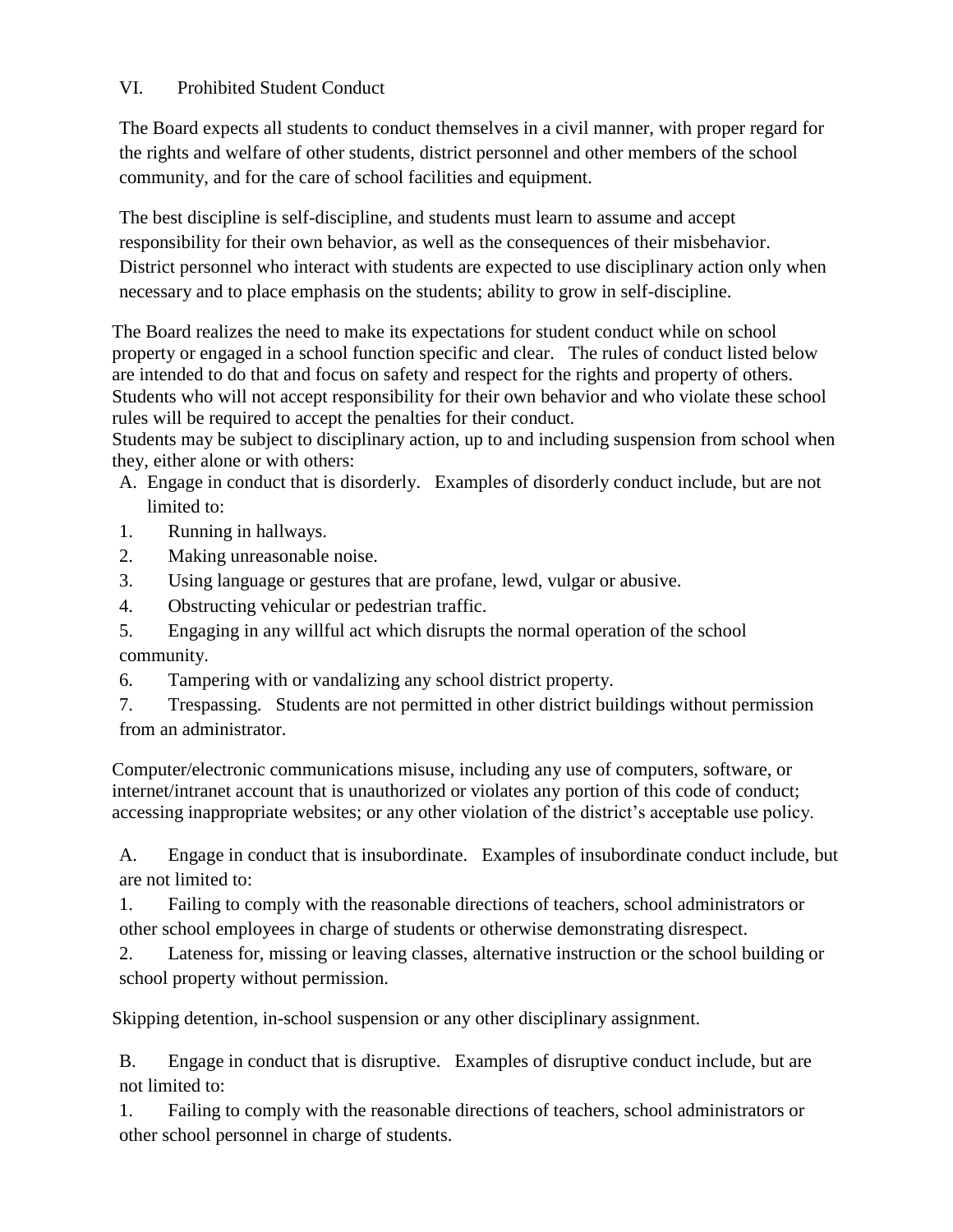2. Any violation of the Student Dress Code as described in this code of conduct, or as further described in any school's guidelines regarding student dress.

3. Any conduct that is disorderly as defined in this code or in other district policies.

C. Engage in conduct that is violent. Examples of violent conduct include, but are not limited to:

1. Committing an act of violence (such as hitting, kicking, punching, and scratching) upon a teacher, administrator or other school employee or attempting to do so.

2. Committing an act of violence (such as hitting, kicking, punching, and scratching upon another student or any other person lawfully on school property or attempting to do so.

3. Possessing a weapon, a dangerous weapon or an instrument of violence. Authorized law enforcement officials are the only persons permitted to have a weapon in their possession while on school property or at a school function.

4. Displaying what appears to be a weapon, a dangerous weapon or instrument of violence.

5. Threatening to use any weapon, a dangerous weapon or instrument of violence.

6. Intentionally damaging or destroying the personal property of a student, teacher,

administrator, other district employee or any person lawfully on school property, including graffiti or arson.

7. Intentionally damaging or destroying school district property.

D. Engage in any conduct that endangers the safety, morals, health or welfare of others. Examples of such conduct include, but are not limited to:

1. Lying to school personnel.

2. Stealing the property of the school district, other students, school personnel, or any other person lawfully on school property or attending a school function.

3. Defamation, which includes making false or unprivileged statements or representations about an individual or identifiable group of individuals that harm the reputation of the person or the identifiable group by demeaning them.

4. Discrimination – Please see "Definitions" at beginning of this Code of Conduct document.

5. Harassment– Please see "Definitions" at beginning of this Code of Conduct document.

6. Intimidation– Please see "Definitions" at beginning of this Code of Conduct document.

7. Hazing– Please see "Definitions" at beginning of this Code of Conduct document.

8. Bullying– Please see "Definitions" at beginning of this Code of Conduct document.

9. Selling, using or possessing obscene material.

10. Using vulgar or abusive language, cursing or swearing.

11. Smoking a cigarette, cigar, pipe, vaping or using chewing or smokeless tobacco.

12. Possessing, consuming, selling, distributing or exchanging alcoholic beverages or illegal substances, or being under the influence of either. "Illegal substances" include, but are not limited to, inhalants, marijuana, cocaine, LDD, PCP, amphetamines, heroin, steroids, look-alike drugs, and any substances commonly referred to as "designer drugs."

13. Unauthorized use or sharing of prescription and over-the-counter drugs.

14. Gambling.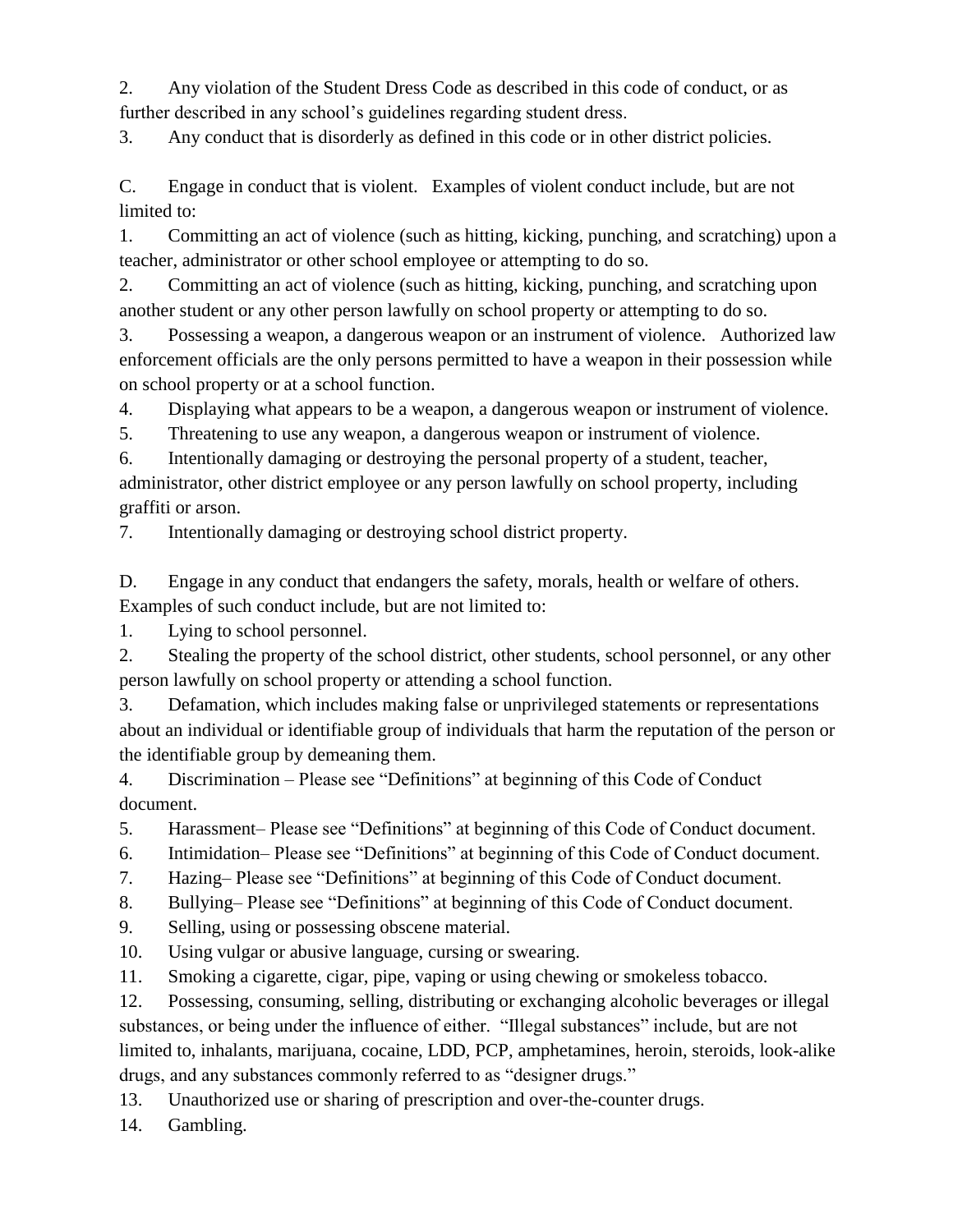15. Indecent exposure, that is, exposure to sight of the private parts of the body in a lewd or indecent manner.

16. Initiating a report warning of fire, explosion, or other catastrophe without valid cause, misuse of 911, or discharging a fire extinguisher.

17. Using a computerized information system to engage in any of the above conduct.

E. Engage in misconduct while on a school bus or field trip bus. It is crucial for students to behave appropriately while riding on district buses to ensure their safety and that of other passengers and to avoid distracting the bus driver. Students are required to conduct themselves on the bus in a manner consistent with established standards for classroom behavior. Excessive noise, use of vulgar language, pushing, shoving, fighting or any other violation of this code of conduct on a school bus will not be tolerated.

F. Engage in any form of academic misconduct. Examples of academic misconduct include, but are not limited to:

- 1. Plagiarism.
- 2. Cheating.
- 3. Copying.
- 4. Altering records.
- 5. Assisting another student in any of the above actions.

# VII. Reporting Violations

All students are expected to promptly report and describe violations of the code of conduct to a teacher, school counselor, the building principal or superintendent. Any student observing a student possessing a weapon, alcohol or illegal substance on school property or at a school function shall report and describe this information immediately to a teacher, the building principal, the assistant principal or the superintendent. Any student who files a false report engages in disruptive behavior under this code.

All district staff authorized to impose disciplinary sanctions are expected to do so in a prompt, fair and lawful manner.

Any weapon, alcohol or illegal substance found shall be confiscated immediately, if possible, followed by notification to the parent of the student involved and the appropriate disciplinary sanction if warranted, which may include permanent suspension and referral for prosecution.

The building principal or designee must notify the appropriate local law enforcement agency of those code violations that constitute a crime and substantially affect the order or security of the school as soon as practicable, but in no event later than the end of the school day when the principal first learns of the violation. The notification may be made by telephone, followed by a letter mailed on the same day as the telephone call is made. The notification must identify the student and explain the conduct that violated the code of conduct and allegedly constituted a crime.

Reporting: Students who have been subjected to discrimination or harassment, parents whose children have been subjected to such behavior, or other students or staff who observe such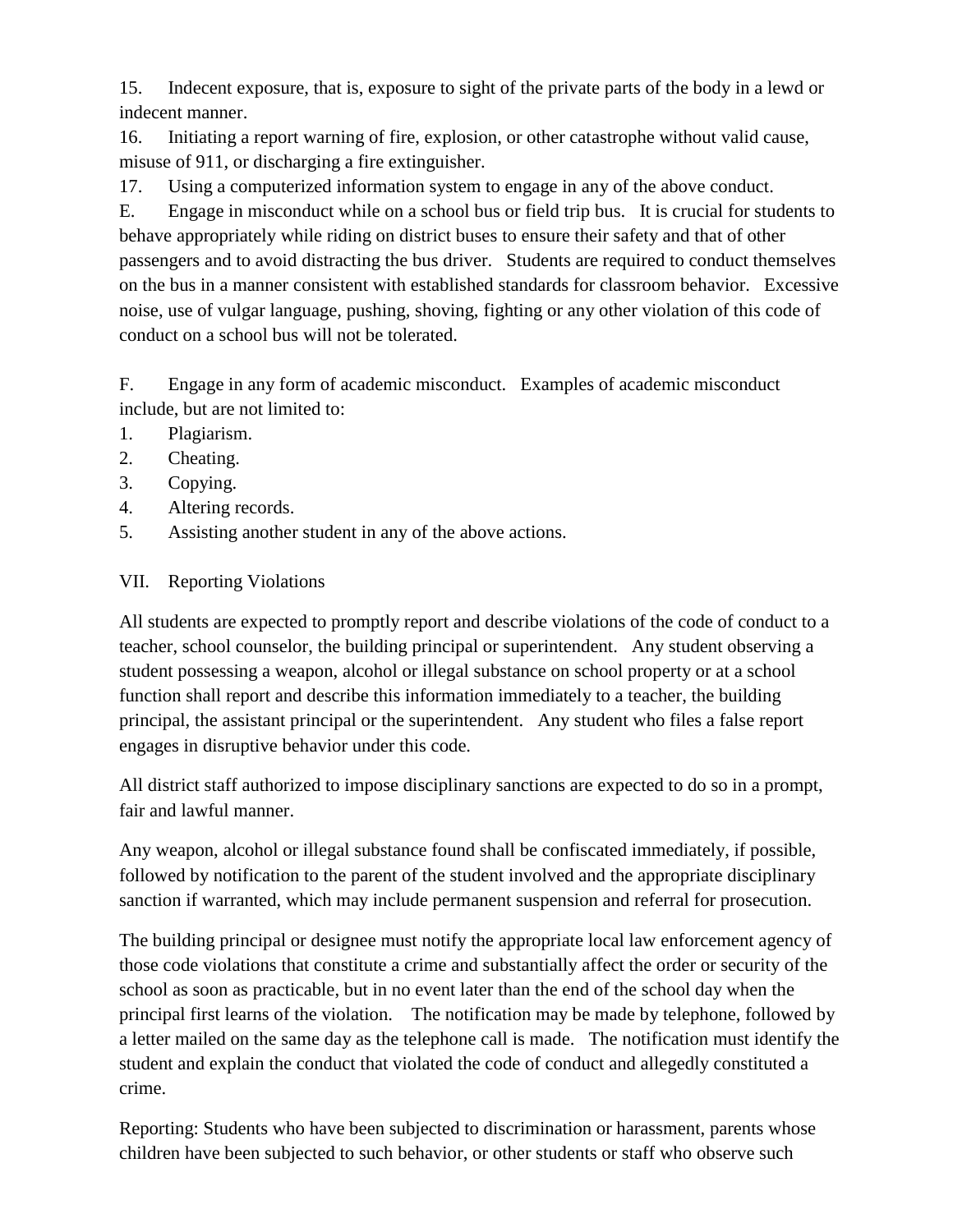behavior, are encouraged and expected to make verbal and/or written complaints to the appropriate and/or designated school personnel in accordance with the guidelines provided and the relevant provisions of the district's code of conduct. At all times, complaints will be documented, tracked and handled in accordance with the regulations and procedures accompanying this policy.

VIII. Disciplinary Penalties, Procedures and Referrals

# A. Principles of Discipline and Consequences of Behavior

 Effective discipline deals directly with the problem at the time and place it occurs, and in a way that students see as fair and impartial. Disciplinary action is expected to be used only when necessary and to place emphasis on the learner's ability to grow in self-discipline.

Firm, fair and consistent disciplinary action serves the learner the best when changing behavior . In determining the appropriate disciplinary sanction, consider the following:

- 1. The student's age.
- 2. The nature of the offense and the circumstances which led to the offense.
- 3. As authorized by the New York Education Law, the student's prior disciplinary record.
- 4. The effectiveness of other forms of discipline.
- 5. Information from parents, teachers and/or others, as appropriate.
- 6. Other extenuating circumstances.

With the exception of a serious penalty or referral to law enforcement, discipline will be progressive. Progressive discipline means that a learner's first offense will usually merit a lighter penalty than subsequent violations.

If the conduct of a student is related to a disability or suspected disability as defined by the Individuals with Disabilities Education Act (IDEA), the student shall, after guilt is determined pursuant to Education Law S3214, be referred to the Committee on Special Education and discipline, if warranted, shall be administered consistent with the separate requirements of this code of conduct for disciplining students with a disability or presumed to have a disability. A student identified as having such a disability shall not be disciplined, except pursuant to the guidelines in this code and applicable law.

## B. Range of Penalties

Students violating the code of conduct will be subject to the Staff Intervention Rubric and related consequences, or the following range of penalties, (depending upon incident), either alone or in combination. Penalties will be applied by staff consistent with the learner's right to due process.

1. Verbal warning – any member of the district staff.

2. Discipline Referral – bus drivers, teacher aides/teacher assistants serving as hall and lunch monitors, coaches, school counselors, teachers, principal, or superintendent.

3. Letter with Discipline Referral to parent – bus driver, monitors, coaches, school counselors, teachers, principal or superintendent.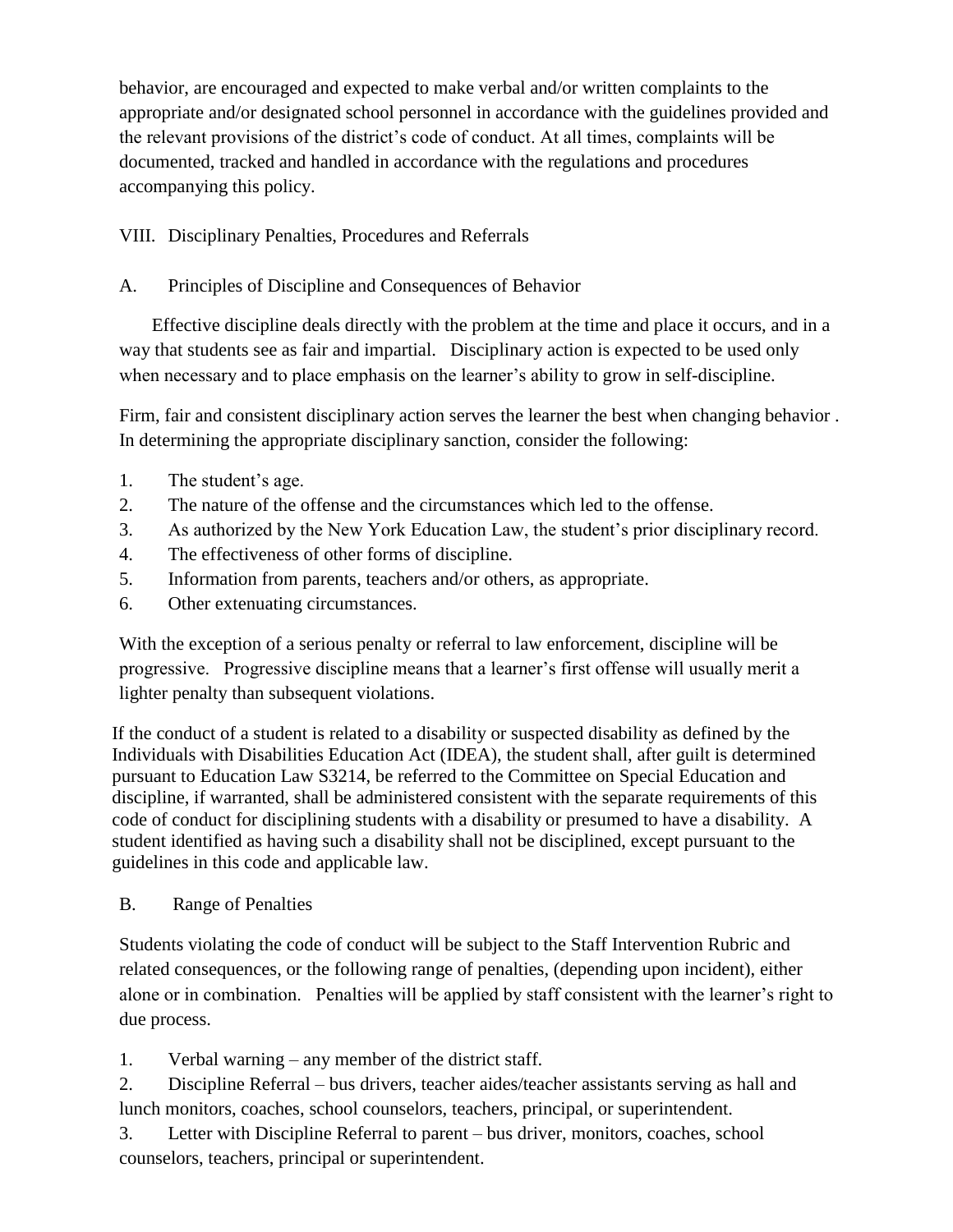- 4. Detention or other age-appropriate in-school penalty teachers, principal, superintendent.
- 5. Suspension from transportation principal, superintendent.
- 6. Suspension from athletic participation Athletic Director, principal, superintendent

7. Suspension from social or extracurricular activities – Activity/club advisor, principal, superintendent.

- 8. Restitution for the value of stolen or damaged property principal, superintendent
- 9. Suspension of other privileges principal, superintendent.
- 10. In-school suspension principal, superintendent
- 11. Removal from classroom teacher, assistant principal, principal or superintendent.
- 12. Short-term (five days or less) out-of-school suspension principal, superintendent or Board.

13. Long-term (more than five days) out-of-school suspension – principal, superintendent or Board

14. Permanent suspension from school - superintendent or Board

- C. Staff Intervention Rubrics
- *1. Staff Intervention Rubric – Grades 7-12 – see attached*
- *2. Staff Intervention Rubric – Grades PreK-6 – see attached*

#### *3. Levels Rubric – see attached*

#### D. Procedures

The amount of due process a student is entitled to receive before a penalty is imposed depends on the penalty being imposed. In all cases, the student must be informed of the alleged misconduct and school personnel must investigate, to the extent necessary, the facts surrounding the allegation. All students will have an opportunity to present their version of the facts in connection with the imposition of the penalty.

## 1. Detention

Teachers, principals and the superintendent may use before, during or after school detention as a penalty for student misconduct when deemed appropriate by the principal or superintendent in situations where a student's removal from the classroom would be inappropriate

2. Suspension from transportation

If a student does not conduct himself/herself properly on a bus, the bus driver is expected to immediately notify the Head Mechanic and building principal. Students who become a serious disciplinary problem may have their riding privileges suspended by the principal or superintendent. In such cases, the student's parent/guardian will be responsible for seeing that students get to and from school safely.

 The student and the student's parent will be provided with a reasonable opportunity for an informal conference with the principal or the director of guidance to discuss the conduct and the suspension.

3. Suspension from athletic participation, extracurricular activities and other privileges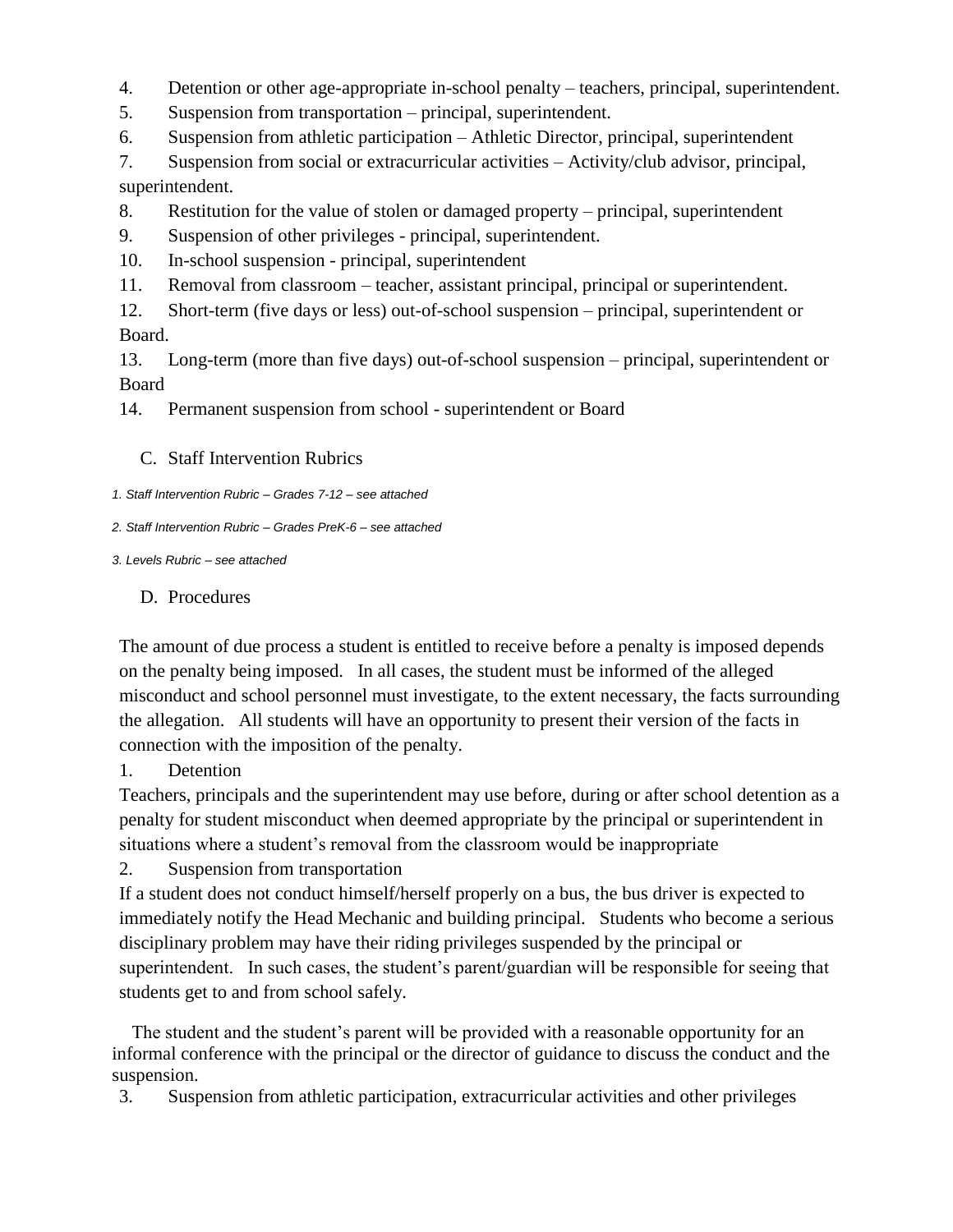A student suspended from athletic participation, extra-curricular activities or other privileges will be provided with a reasonable opportunity for an informal conference with the principal or athletic director to discuss the conduct and the penalty involved.

4. In-school suspension from classes to supervised study

The board recognizes the school must balance the need of students to attend school and the need for order in the classroom to establish an environment supportive of learning. The therefore authorizes the principal and the superintendent to suspend students from their regular classes who violate this code of conduct or school guidelines and place the students in an intensive supervised study program.

A student subjected to an in-school suspension is not entitled to a full hearing pursuant to Education Law S 3214. However, the student will be provided with a reasonable opportunity, within a reasonable time, to speak with the person imposing the in-school suspension from classes to discuss the conduct and the penalty involved.

5. Teacher disciplinary removal of disruptive students

A student's behavior can affect a teacher's ability to teach and can make it difficult for other students in the classroom to learn. In most instances, the classroom teacher can control a student's behavior and maintain or restore control over the classroom by using good classroom management strategies. These strategies may include practices that involve the teacher directing a student to briefly leave the classroom to give the student an opportunity to regain his or her composure and self-control in a supervised setting. Such practices may include, but are not limited to: (a) short-term "time out" in the classroom or in an office; (b) sending a student to the principal's office for the remainder of the class time only; or (c) sending a student to a guidance counselor. Time-honored classroom management strategies such as these do not constitute disciplinary removals for purposes of this code.

If a student's behavior is deemed to be substantially disruptive of the educational process or substantially interfering with the teacher's authority over the classroom, the teacher may remove the disruptive student from class for up to three days. The removal from class applies to the class of the removing teacher only.

## IX. Alternative Instruction During Suspension or Removal from Class

When a student of any age is removed from class by a teacher, or whenever a student of compulsory attendance age is suspended from school pursuant to Education Law S 3214, the district will take immediate steps to provide alternative means of instruction for the student. A "suspension" is never a suspension from education, but from the location in which education takes place.

## X. Discipline of Students with Disabilities

At times it may be necessary to suspend, remove or otherwise discipline students with disabilities as defined in this code of conduct to address disruptive or problem behavior.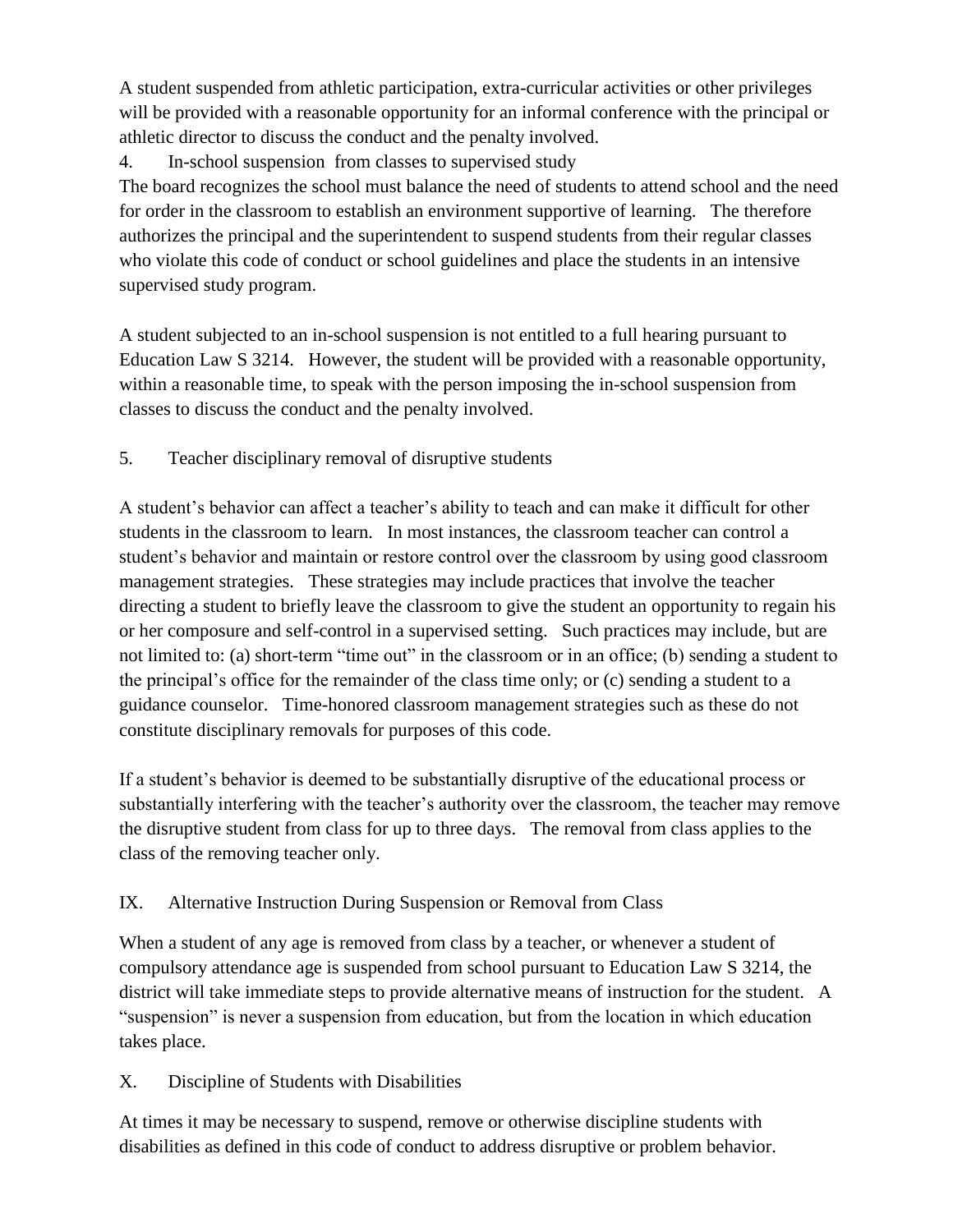Students with disabilities must receive certain procedural protections whenever school authorities intend to impose discipline on them. Procedural safeguards required by applicable laws and regulations will be followed.

## XI. Use of Physical Force

## A. Corporal Punishment Forbidden

Corporal punishment is any act of physical force upon a student for the purpose of punishing that student. Under New York Education law, corporal punishment of any student by any district employee is strictly forbidden.

## B. Legal Exceptions

However, in situations where alternative procedures and methods that do not involve the use of physical force cannot reasonably be used, New York Education Law permits the use of reasonable physical force to:

- 1. Protect oneself, another student, teacher or any person from physical injury.
- 2. Protect the property of the school or others.

3. Restrain or remove a student whose behavior interferes with the orderly exercise and performance of school district functions, powers and duties, if that student has refused to refrain from further disruptive acts.

The district will investigate and file all complaints about the use of corporal punishment with the Commissioner of Education in accordance with Commissioner's regulations.

#### XII. Student Interrogations and Searches

## A. Interrogations by School Personnel

The Board is committed to ensuring a safe and orderly atmosphere on school property and at school functions. In order to achieve this kind of environment, persons authorized to impose a disciplinary penalty may question a student about alleged violation of law or the district code of conduct. Under New York State Education law and Commissioner of Education decisions, students are not entitled to any sort of "Miranda"-type warning before being questioned by school officials, nor are school officials required to contact student's parent before questioning the student. However, school officials will tell all students why they are being questioned.

B. Searches by school personnel (general guidelines)

The board authorizes the superintendent, building principal, school nurse and district security to conduct searches of students and their belongings if there is reasonable suspicion to believe that the search will result in evidence that the student violated the law or the district code of conduct.

An authorized school official may conduct a search of a student's belongings that is minimally intrusive, such as touching the outside of a book bag, without reasonable suspicion, so long as the official has a legitimate reason for the very limited search.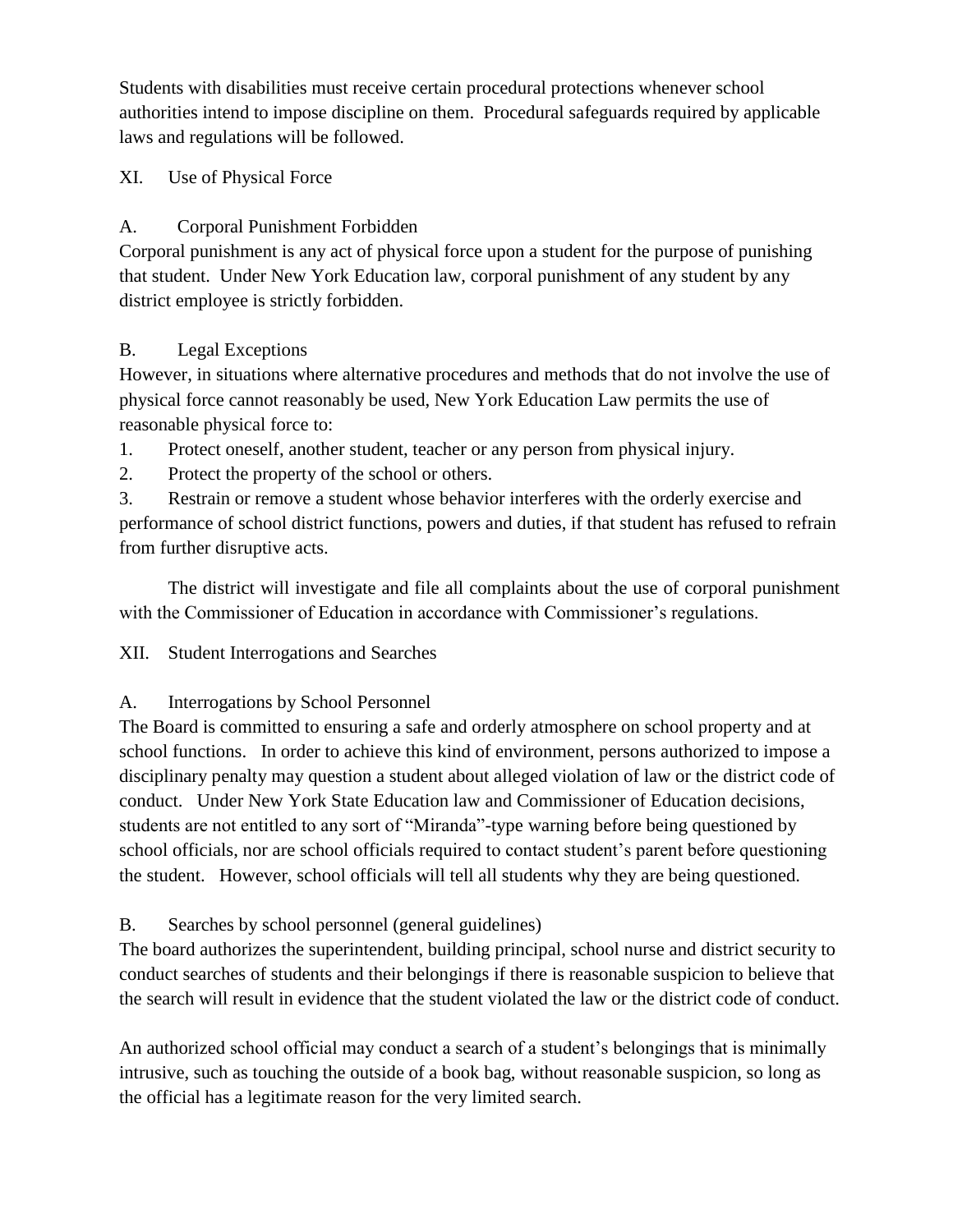School personnel may search a student or the student's belongings based upon information received from a reliable informant. Information may come from reliable informants other than school employees and from district employees. However, before searching a student or the student's belongings, the school official should attempt to obtain a student's admission that he or she possesses physical evidence that they violated the law or the district code, or the student's voluntary consent to the search. Searches will be limited to the extent necessary to locate the evidence sought.

Whenever, practicable, searches of student belongings will be conducted in the privacy of administrative offices and students will be present when their possessions are being searched.

C. Searches of student lockers, desks, computerized information systems and other school storage places

The rules of this code of conduct regarding searches of students and their belongings do not apply to student lockers, desks, computerized information systems and other school storage places. Students have no reasonable expectation of privacy with respect to these places and school officials retain complete control over them. This means that student lockers, desks, computer hard drives and other school storage places may be subject to search at any time by school officials, without prior notice to students and without their consent. Students have exclusive use of a locker only so far as other students are concerned.

#### D. Removal of clothing during a student search

A search may require a student to remove some of his or her clothing, such as an outer coat or jacket, shoes, socks, sweaters, hats or vests, in conjunction with an investigation under this code of conduct. Students may also be required to empty pockets or shake out bulky clothing in the presence of school officials. If a school official believes it is necessary to conduct such a search of a student, the school official may do so only in the presence of another school official. The only exception to this rule is when the school official believes there is an emergency situation that could threaten the safety of the student or others.

Only law enforcement personnel, under the guidelines listed Sections E and F below, may conduct searches that require a student to remove all of his or her clothing.

E. Documentation of Searches

School officials conducting any search involving the removal of clothing other than coat, jacket, sweater, sweatshirt or other outer clothing under this section shall be responsible for promptly recording the following information about each search:

- 1. Name, age and grade of student searched.
- 2. Reasons for the search.
- 3. Name of any informant(s)
- 4. Purpose of search (that is, what item(s) were being sought).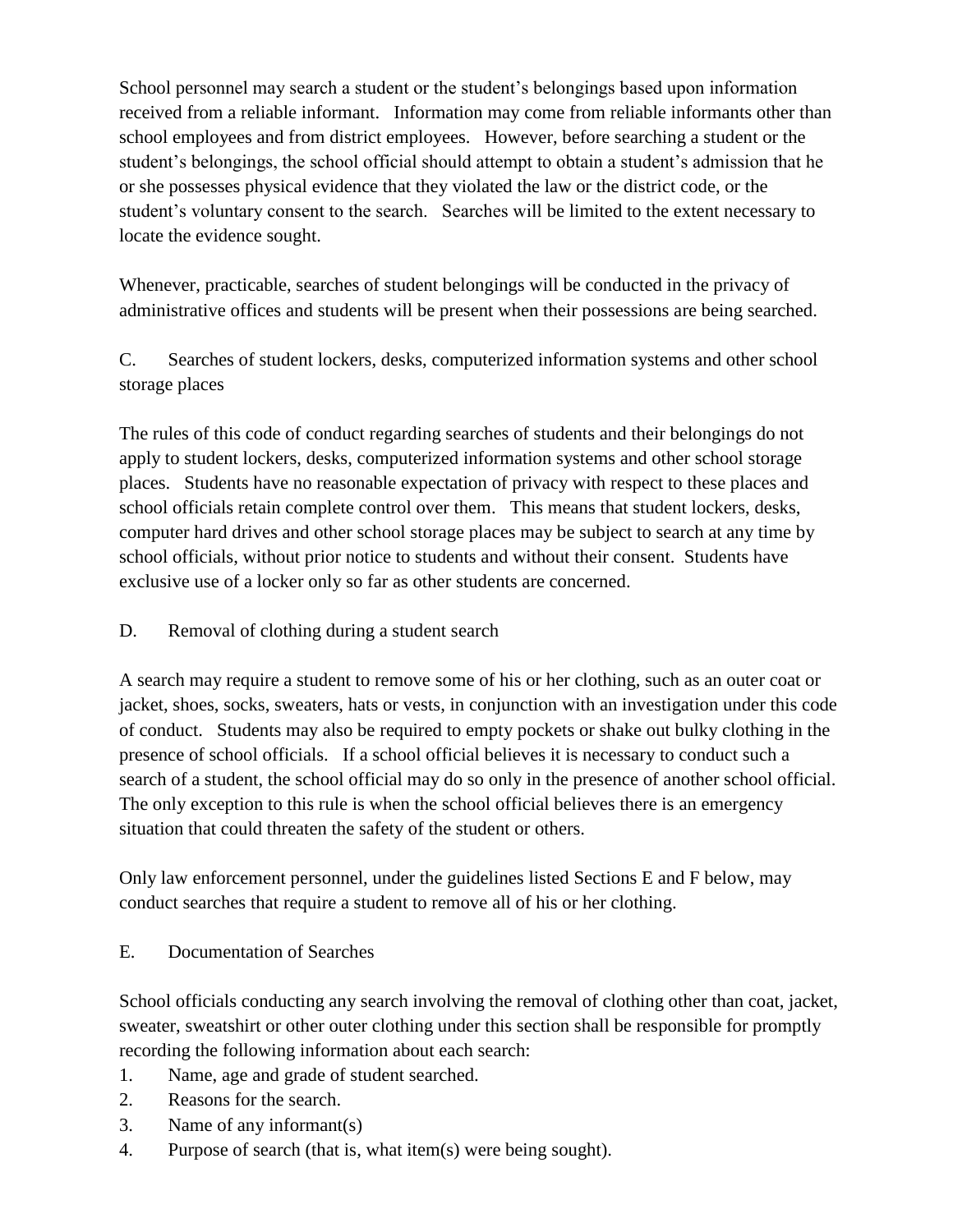- 5. Type and scope of search.
- 6. Person conducting search and his or her title and position.
- 7. Witnesses, if any, to the search.
- 8. Time and location of search.
- 9. Results of search (that is, what item(s) were found).
- 10. Disposition of items found.
- 11. Time, manner and results of parental notification.

The building principal or designee shall be responsible for the custody, control and disposition of the search record and of any illegal or dangerous item taken from a student. The principal or designee will clearly label each item taken from the student and retain control of the item(s), until the item is turned over to the police. The principal or designee will be responsible for personally delivering dangerous or illegal items to police authorities.

F. Police involvement in searches and interrogations of students

The district is committed to cooperating with police officials and other law enforcement authorities to maintain a safe school environment. In contrast to the authority of school officials, who have authority under the Education Law to question students without parental consent, police officials have limited authority to interview or search students in schools or at school functions, or to use school facilities in connection with police work. Police officials may enter school property or school function to question or search a student or to conduct a formal investigation involving students, only if they have;

1. A search or an arrest warrant; or

2. Probable cause to believe a crime has been committed on school property or at a school function; or

3. Been invited by school officials.

Before police officials are permitted to question or search any student, the building principal or his or her designee shall first try to notify the student's parent to give the parent the opportunity to be present during the police questioning or search. If the student's parent cannot be contacted prior to the police questioning or search, the police questioning or search will not be conducted. The principal or designee will also be present during any police questioning or search of a student on school property or at a school function.

Students who are questioned by police officials on school property or at a school function will be afforded the same rights they have outside of the school. This means that police officials must:

- 1. Inform students of their legal rights.
- 2. Inform students that they may remain silent if they so desire.
- 3. Inform students that they may request the presence of an attorney.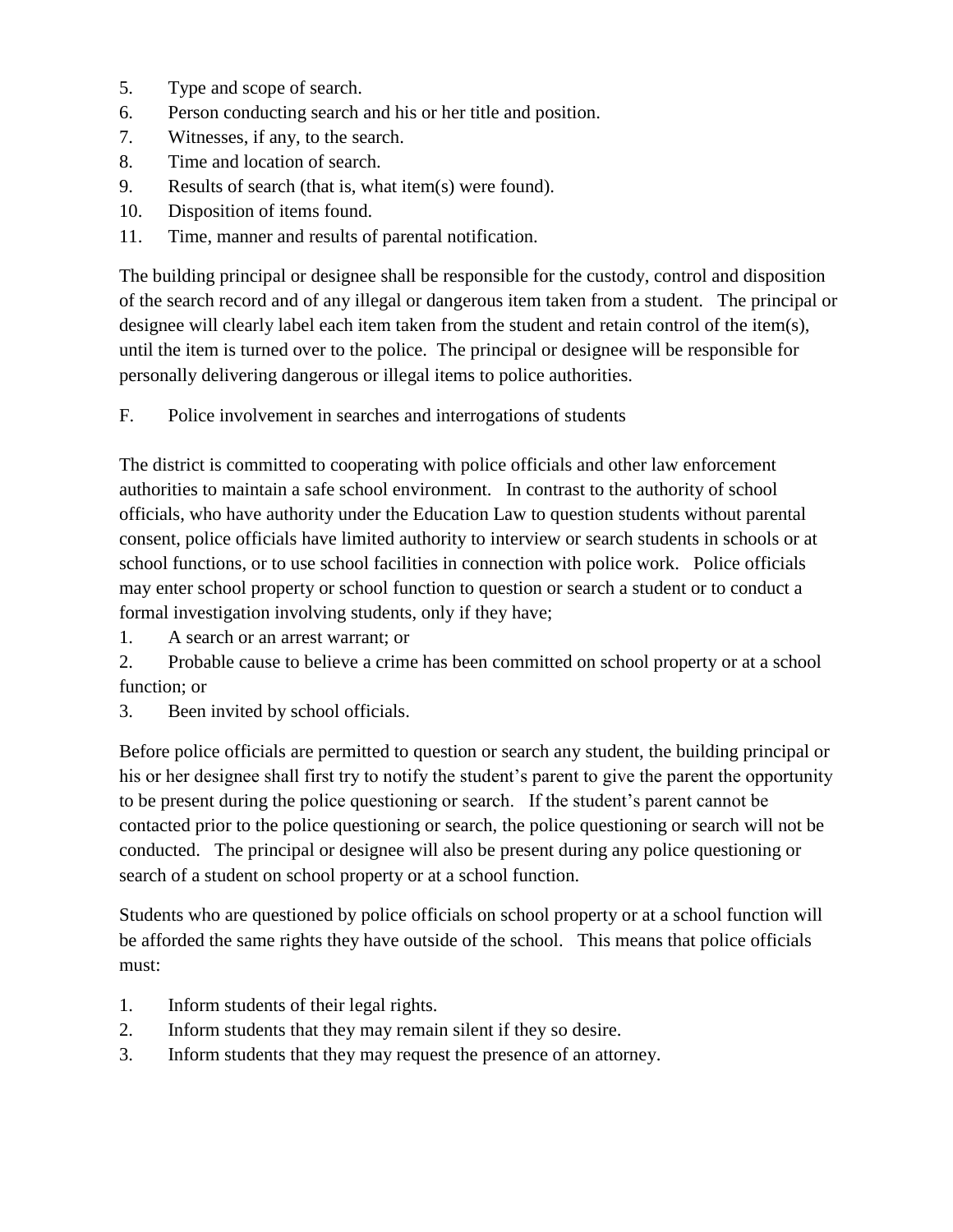### G. Child Protective Services Investigations

Consistent with the district's commitment to keep students safe from harm and the obligation of school officials under the New York Social Services Law to report to New York State Child

Protective Services when they have reasonable cause to suspect that a student has been abused or maltreated, the district will cooperate with local Child Protective Services workers who wish to conduct interviews of students on school property relating to allegations of suspected child abuse, and/or neglect, or custody investigations.

All requests by Child Protective Services to interview a student on school property will be made directly to building principal or designee. The principal or designee will set the time and place of the interview. The principal or designee will decide if it is necessary and appropriate for a school official to be present during the interview, depending on the age of the student being interviewed and the nature of the allegations. If the nature of the allegations is such that it may be necessary for the student to remove any or his or her clothing in order for the Child Protective Services worker to verify the allegations, the school nurse must be present during that portion of the interview. No student may be required to remove his or her clothing in front of a Child Protective Services worker or school district official of the opposite sex.

A Child Protective Services worker may not remove a student from school property to place a child in protective custody without a court order, unless the worker reasonably believes that the student's life or health is in imminent danger if he or she were not placed in protective custody before a court order can reasonably be obtained. If the worker believes the student would be subject to imminent danger or abuse, the worker may remove the student without a court order and without the parent's consent.

## XIII. Visitors to the District

Parents and other district citizens are encouraged to visit the school and classrooms to observe the work of students, teachers and other staff. Please note that the school is a place of work and learning and certain limits must be set for visits. The building principal or designee is responsible for all persons in the building and on the grounds. For these reasons, the following rules apply to visitors to the school:

1. Anyone who is not a regular staff member or student of the school will be considered a visitor.

2. All visitors to the school must sign in at the security desk upon arrival at the school. At the security desk visitors will be required to sign the visitor's register and will be issued a visitor's identification badge, which must be worn at all times while in the school or on school grounds. The visitor must return the identification badge to the Security office before leaving the building.

3. Visitors to the bus garage must sign in and out in the log book.

4. Visitors attending school functions that are open to the public, such as parent-teacher organization meetings or public gatherings, are not required to register.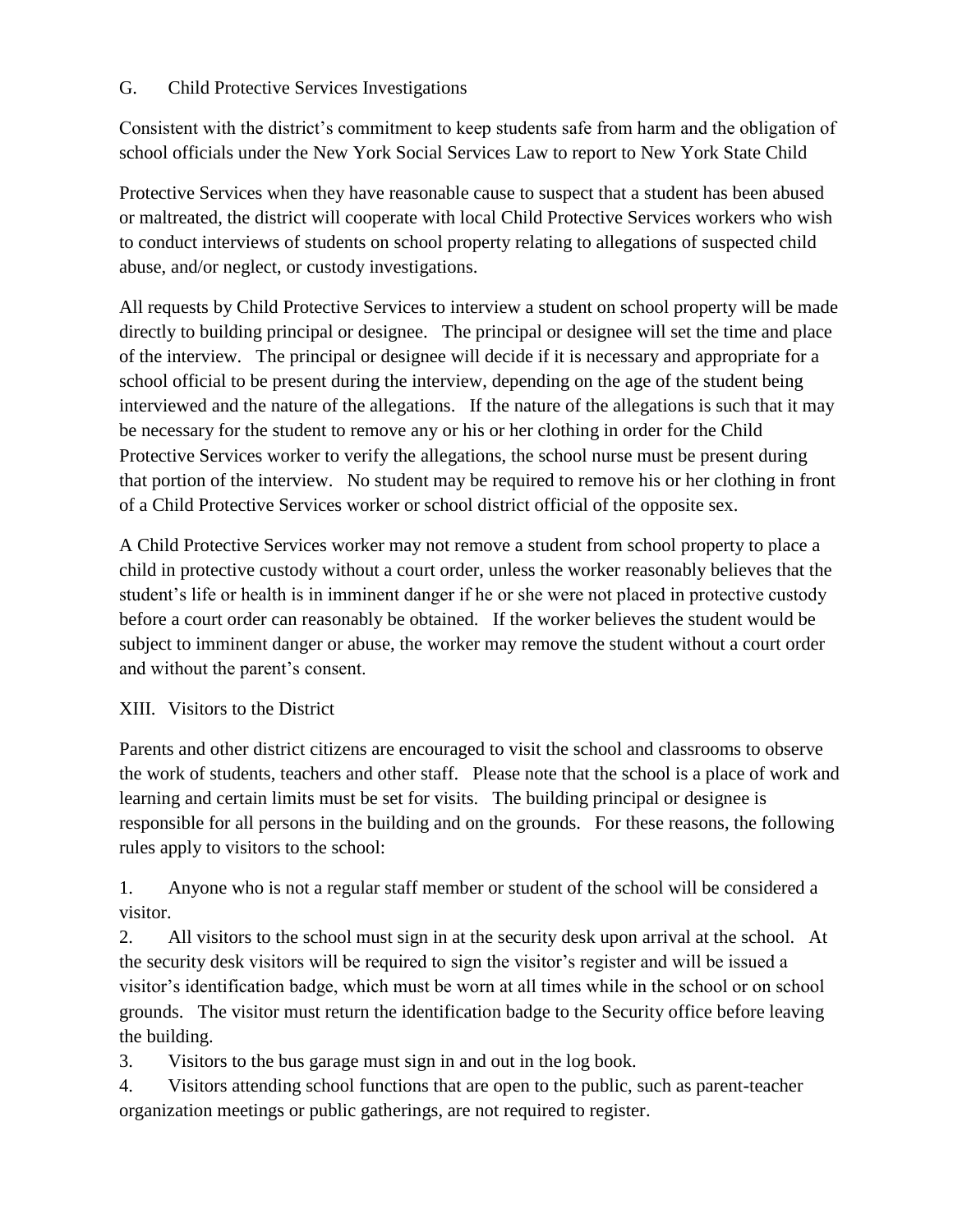5. Parents or residents who wish to observe a classroom while school is in session are required to arrange such visits in advance with the classroom teacher(s), so that class disruption is kept to a minimum.

6. Teachers are expected not to take class time to discuss individual matters with visitors. 7. Any unauthorized person on school property or any visitor who violates any provisions of this code of conduct will be reported to the principal or designee. Unauthorized persons will be considered trespassers and asked to leave. The police may be called if the situation warrants. 8. All visitors are expected to abide by the rules for public conduct on school property contained in this code of conduct and other district policies, regulations and procedures. The principal may limit the access of any visitor on school property, including a parent, if that visitor's conduct disrupts the educational process or environment of the school.

# XIV. Public Conduct on School Property

The district maintains an orderly, respectful learning, working environment that is supportive of students learning and teachers teaching. To create and maintain this kind of an environment, it is necessary to regulate public conduct on school property and at school functions. For purposes of this code, "public" will mean, all persons when on school property or attending a school function including but not limited to, students, teachers, other school employees, visitors, those using school property under a permit granted by the district and district personnel.

The restrictions on public conduct on school property and at school functions contained in this code are not intended to limit freedom of speech or peaceful assembly. The district realizes that free inquiry and free expression are critical to preparing, implementing and evaluating district goals and objectives. The purpose of this code of conduct is to maintain public order and prevent abuse of the rights of all citizens.

All persons on school property or attending a school function will conduct themselves in a respectful and orderly manner. Also, all persons on school property or attending a school function are expected to be properly attired for the purpose they are on school property.

## A. Prohibited Conduct

No person, either alone or with others, shall:

1. Intentionally injure any person or threaten to do so.

2. Intentionally damage or destroy school district property or the personal property of a teacher, administrator, other district employee or any person lawfully on school property, including graffiti or arson.

3. Disrupt the orderly conduct of classes, school programs or other school activities, including student dismissal procedures.

4. Distribute or wear materials on school grounds or at school functions that are obscene, advocate illegal action, appear libelous, obstruct the rights of others, or are disruptive to the school program.

5. Intimidate, bully, harass or discriminate against any person on the basis of race, color, creed, national origin, religion, age, gender, sexual orientation or disability.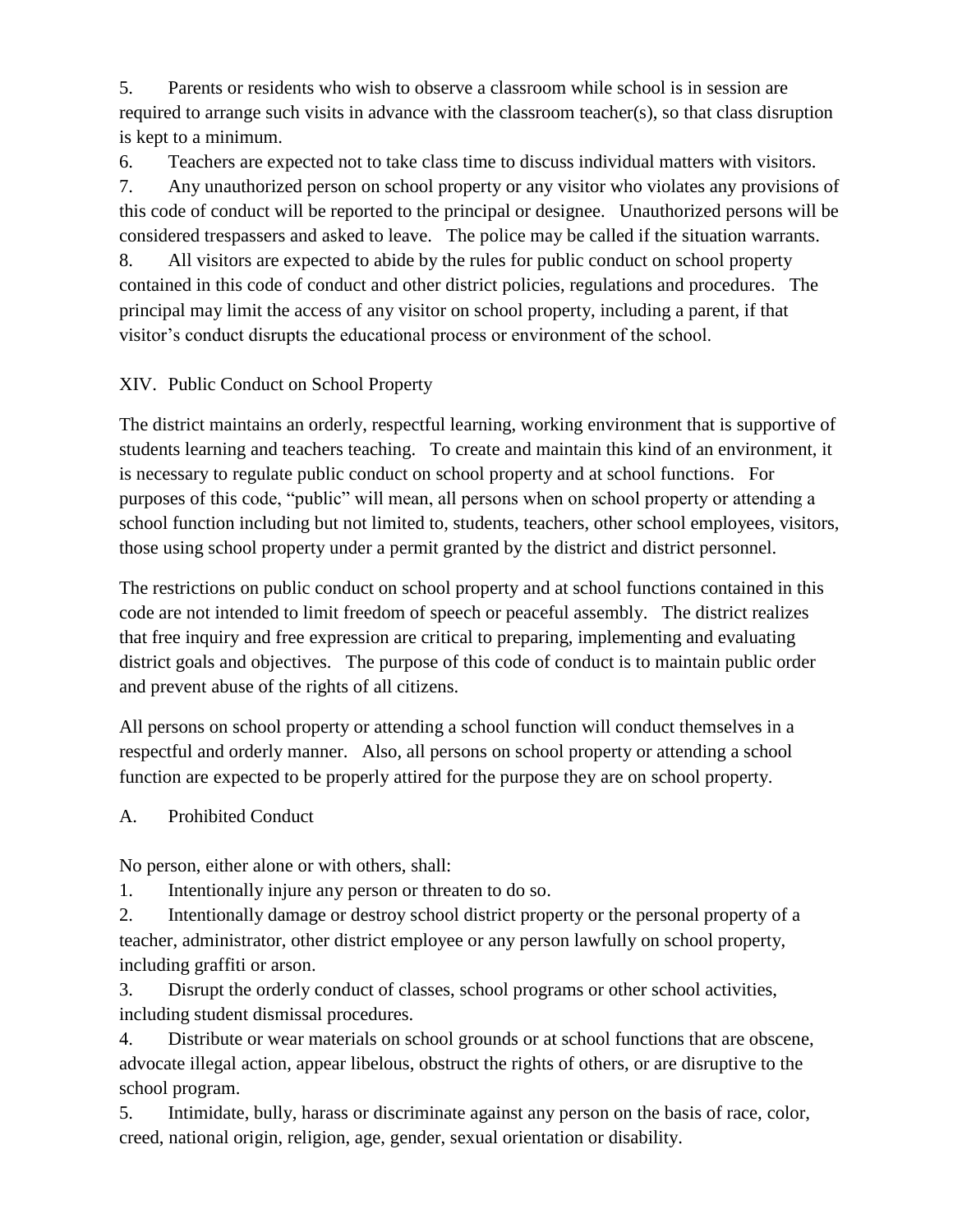6. Enter any portion of the school premises, including the use of telephones, fax machines and computerized information systems, without authorization or remain in any building or facility after it is normally closed.

7. Obstruct the free movement of any person in any place to which this code applies.

8. Violate traffic directions, signs or traffic control devices, parking regulations or other restrictions on vehicles, especially in areas reserved for school buses during the hours or student arrival and dismissal;

9. Possess, consume, sell, distribute or exchange tobacco products, alcohol, controlled beverages, controlled substances, or be under the influence of either on school property or at a school function.

10. Possess or use weapons in or on school property or at a school function, except in the case of law enforcement officers or except as specifically authorized by the school district.

11. Loiter on or about school property.

12. Gamble on school property or at school functions.

13. Refuse to comply with any reasonable order of identifiable school district officials performing their duties.

14. Willfully incite others to commit any of the acts prohibited by this code and other district policies.

15. Operate unauthorized motor vehicle on school property (ATV, snowmobiles or any motorized recreational vehicles)

16. Use of skateboard, rollerblades or scooters on school grounds.

17. Violate any federal or state statute, local ordinance or board policy while on school property or while at a school function.

## B. Penalties

Persons who violate this code of conduct will be subject to the following penalties:

1. Visitors. Their authorization or permit, if any, to remain on school grounds or at the school function will be withdrawn and they will be directed to leave the premises. If they refuse to leave, they will be subject to ejection or law enforcement referral.

2. Students. They will be subject to disciplinary action as the facts may warrant, in accordance with the due process requirements.

3. Tenured faculty members. They will be subject to disciplinary action as the facts may warrant in accordance with Education Law S3020-a or any other legal rights that they may have.

4. Staff members in the classified service of the civil service entitled to the protection of Civil Service Law S75. They will be subject to immediate ejection and to disciplinary action as the facts may warrant in accordance with Civil Service Law S75 or any other legal rights that they may have.

5. Staff members other than those described in subdivisions 4 and 5 will be subject to warning, reprimand, suspension or dismissal as the facts may warrant in accordance with any legal rights they may have.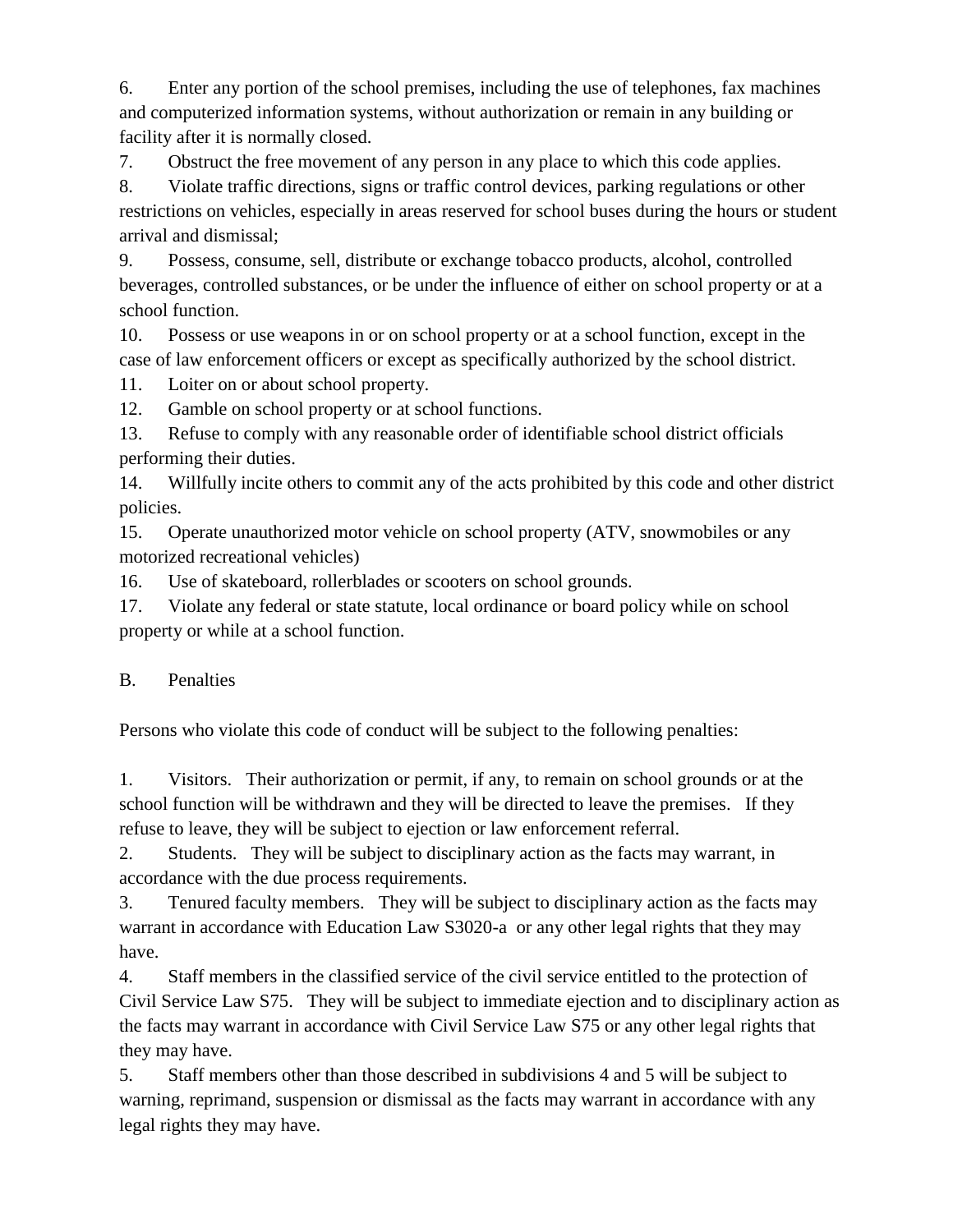## C. Enforcement

The building principal or designee will be responsible for enforcing the conduct required by this section of the code of conduct.

When the building principal or designee sees an individual engaged in prohibited conduct, which in the principal's or designee's judgment does not pose any immediate threat of injury to persons or property, the principal or designee will tell the individual that the conduct is prohibited and attempt to persuade the individual to stop. The principal or designee will also warn the individual of the consequences for failing to stop. If the person refuses to stop engaging in the prohibited conduct, or if the person's conduct poses an immediate threat of injury to persons or property, the principal or designee will have the individual removed immediately from school property or the school function. If necessary, law enforcement authorities will be contacted to assist in removing the person.

The district will initiate disciplinary action against any student or staff member, as appropriate, with the "Penalties" section in this code. In addition, the district reserves its right to pursue a civil or criminal legal action against any person violating the code.

XV. Dissemination and Review

A. Communication of the Code of Conduct

The District will work to ensure that the community is aware of this code of conduct by:

1. Providing copies of a plain-language summary of the code, and the code itself, to all students at a general assembly held at the beginning of each school year, post on the website and present at a parent meeting.

2. Making copies of the code available to all parents at the beginning of the school year.

3. Providing all current teachers and other staff members with a copy of the code and a copy of any amendments to the code as soon as practicable after adoption.

4. Providing all employees with a copy of the current code of conduct in the faculty handbook.

5. Making copies of the code available for review by students, parents and other community members.

6. Requiring, when appropriate, that parents acknowledge, in writing, that they have received a copy of this code at the beginning of each school year.

The board will sponsor an in-service education program for all district staff members to ensure the effective implementation of the code of conduct. The superintendent may solicit the recommendations of the district staff regarding in-service programs pertaining to the management and discipline of students.